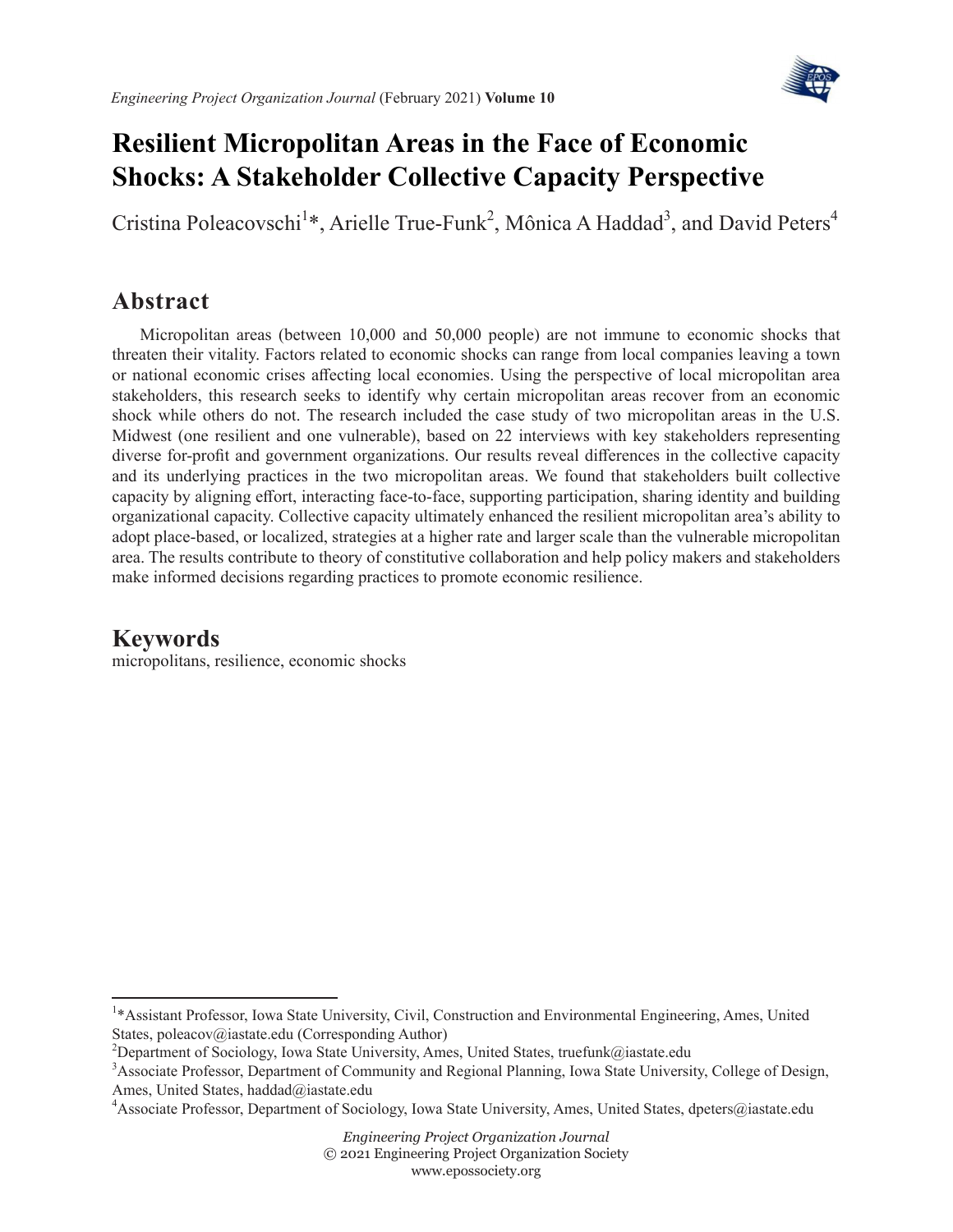

# **Introduction**

With populations ranging from  $10\,000-50,000$ , micropolitan areas consist of communities that fall in the continuum between small towns and large cities. The U.S. is home to a total of 576 micropolitan areas, constituting 10% of the national population ([Wilson et](#page-21-0) al., 2012). Despite making up a significant part of the U.S. population, these areas have been widely neglected by researchers ([Vias, 2012\)](#page-21-1). Their importance, though, should not be underestimated. Indeed, micropolitan areas have the potential to fulfil the needs of migrants moving out of small towns and/or metropolitan areas, seeking instead a lifestyle better suited to medium-sized cities ([Vias, 2012\)](#page-21-1).

The dearth of research on micropolitan areas is especially problematic when their existence is often threatened by economic shocks [\(Brown,](#page-18-0) [2018](#page-18-0)), such as when a major employer decides to leave a region. To help ensure the vitality of these communities, it is important that we understand how certain communities are resilient and can respond to economic shocks and recover from them. Economic resilience represents an ability of a region to prepare for and recover from an economic disturbance ([Foster, 2012](#page-19-0)) while economic development represents economic investments towards improving community, individual and business growth [\(Feldman et](#page-19-1) al., 2016). Previous work on resilience has emphasised the importance of economic development characteristics that promote resilience in rural communities, such as social infrastructure (eg, social capital; [Recker, 2009;](#page-20-0) Sharp et [al., 2002\)](#page-20-1) and natural resources [\(Crowe, 2006](#page-19-2)). Generally, smaller size communities are dependent on place-based development which focuses on developing localbased solutions to achieve economic and social outcomes that promote community benefits. Those communities that employ place-based development are more likely to assure community vitality of local businesses and assure industrial recruitment (Sharp et [al., 2002\)](#page-20-1). This is because, place-based development assures that policies are situated in their institutional and social context and facilitate recovery from economic shocks. Nevertheless, there is limited literature which has provided evidence about the ways that small communities

build place-based development strategies within a region. Furthermore, it is not well known whether similar strategies play a role in larger communities such as micropolitan areas, which may differ from rural areas in certain social and economic processes such as a larger workforce, government resources, and socioeconomic inequalities [\(Cortes et](#page-18-1) al., 2015; [Vias, 2012](#page-21-1); [Brown, 2018;](#page-18-0) [Oliver and Thomas,](#page-20-2) [2014](#page-20-2)). To address this gap, this research poses the following question: Why is a micropolitan area resilient to economic shocks?

In answering this question, the current research adopts a collaborative constitutive view which emphasises the situated and emergent practices among stakeholders as the mechanism for organising – mobilising resources and information ([Koschmann, 2013\)](#page-20-3). We argue that resilience of an area is determined by the capacity of diverse stakeholders (eg, public-private, city-region-state) to act and adopt *place-based* development or localised economic solutions (Barca et [al., 2012\)](#page-18-2). We refer to stakeholders' capacity to act as collective capacity ([Koschmann, 2013](#page-20-3); [Koschmann, 2016a;](#page-20-4) [Orlikowski, 2002\)](#page-20-5). Collective capacity facilitates the adoption of place-based economic development due to increased stakeholder participation, which facilitates voicing the needs and preferences of diverse community groups.

Within this context, the study proceeded through two phases. The first phase identified two micropolitan areas in the U.S. Midwest one resilient and one vulnerable. The study relied on U.S. Census data regarding Midwestern employment trends (eg, employment drops and recovery) from 2010–2016. The second phase included a qualitative analysis of in-depth interviews with 22 stakeholders, chosen based on their active presence in the city, taking into account their historical trajectories and involvement in major economic activity. The work takes into account the perspectives of key stakeholders in two micropolitan areas including the city government, health organisations, educational organisations, and for-profit organisations.

Our results reveal differences in the collective capacity and its underlying practices in the two micropolitan areas. What we found to be critical to collective capacity were the practices of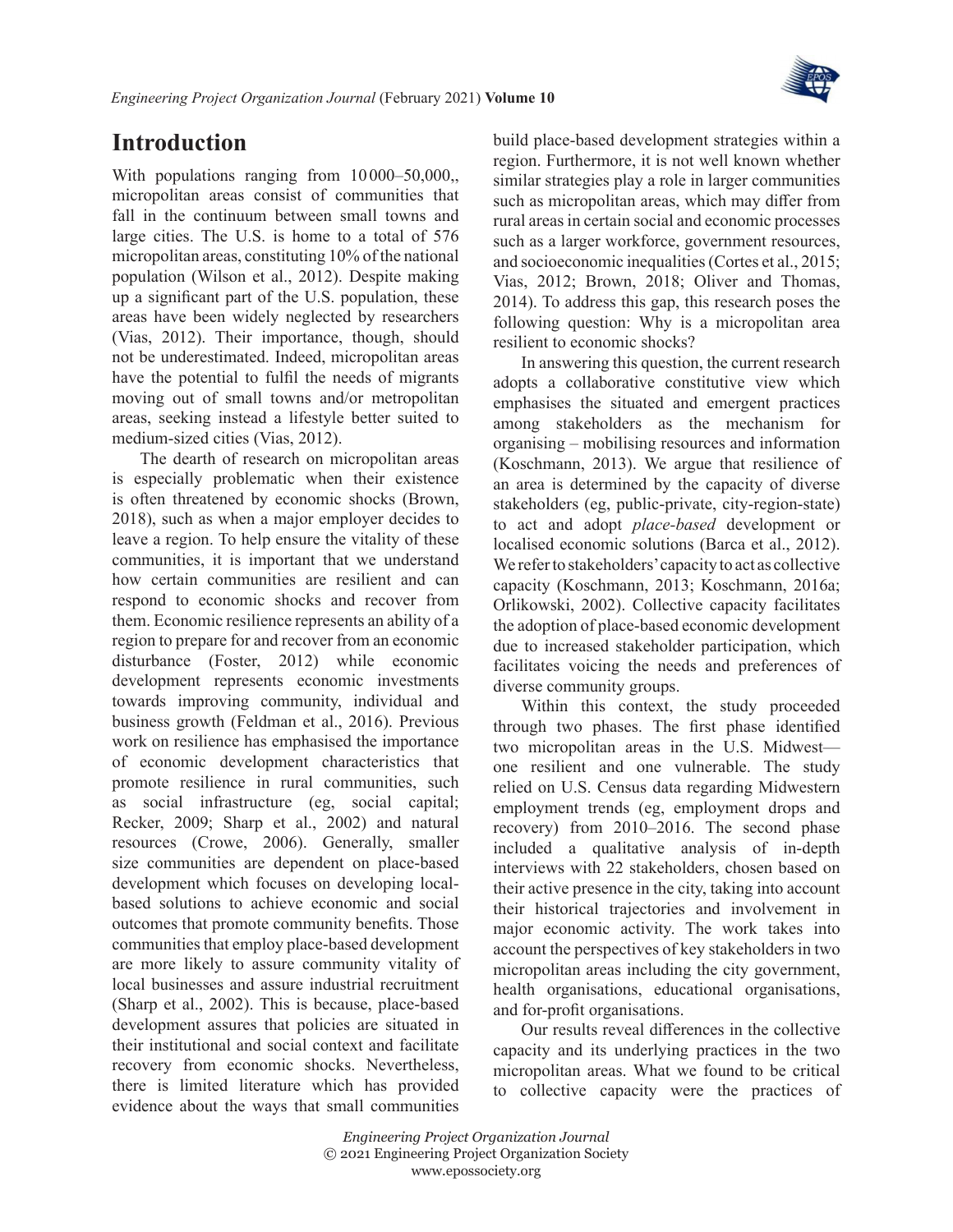

aligning effort, interacting face-to-face, supporting participation, sharing identity and building organisational capacity. Collective capacity enhanced the resilient micropolitan area's ability to adopt place-based strategies at a higher rate and larger scale than the vulnerable micropolitan area. These strategies included the following: (1) increasing local business competitiveness, (2) encouraging investment in the community, (3) increasing skills and education, and (3) expanding the experience of the local workforce and addressing infrastructural issues and expressing a willingness to develop new infrastructure.

# **Economic development in micropolitan areas**

Any community is vulnerable to economic shocks. These unforeseen events tend to be created by external factors such changes in markets, unemployment during economic downturns, and extreme weather events. Considering the negative outcomes these shocks can have on a community, it is important to study communities' economic resilience. Without resilience, for example, communities struck by economic shocks can see an increase in crimes ([Cortés et](#page-19-3) al., 2016). Economic shocks can have a negative effect on a community's quality of life, making them corrosive ([Freudenburg, 1997](#page-19-4)) or lacking in trust and characterised by weaker relationships.

Economic resilience and vulnerability to shocks appear to be dependent on a wide range of factors related to the economy and economic shocks. [Blanchard and Katz \(1999\)](#page-18-3) showed that recovery is often long lasting and has the propensity to create employment declines for up to four years. Nevertheless, the extent of the shock played a role in the length of recovery. Regions that feel the effects of a national economic shock and then a regional economic shock, recover twice as slowly compared to those experiencing just one shock (Hill et [al., 2012\)](#page-19-5). Another important factor that concerns recovery is the structure of a community's economy [\(Doran and Fingleton, 2014\)](#page-19-6). For example, regions with a larger number of major export industries and a smaller income gap were less likely to grow economically (Hill et [al., 2012\)](#page-19-5).

A region's economic recovery is also influenced by its import and export strategy and their economic diversification ([Briguglio et](#page-18-4) al., 2009). Similarly, [Kolko and Neumark, 2010](#page-19-7) showed that economic resilience depends on diversifying economic strategies by focusing on both industry recruitment and self-development.

Another set of factors that help determine economic resilience in smaller communities related to social organisation and industrial recruitment (Flora et [al., 1992;](#page-19-8) [Lowe, 2014;](#page-20-6) [Rodríguez-](#page-20-7)[Pose and Wilkie, 2017\)](#page-20-7). Features of the social organisation, such as social capital, represents the norms and trust among community members and actors that facilitate cooperation and community action [\(Coleman, 1988](#page-18-5); [Putnam, 1995\)](#page-20-8). Social organisation, for example, has a greater propensity to improve quality-of-life features and a region's recovery ([Recker, 2009](#page-20-0)). These features of social capital influence economic development because they allow communities to navigate their differences, deal with conflicts more effectively and mobilise resources towards community needs ([FLORA and FLORA, 1993\)](#page-19-9). Indeed, horizontal and vertical links to other communities were found to be a strong predictors of self-development and, to a lesser degree, industrial recruitment ([Crowe,](#page-19-2) [2006;](#page-19-2) Sharp et [al., 2002](#page-20-1)).

Micropolitan areas represent a unique unit of study because their economic and social processes differ from metropolitan areas ([Brown, 2018;](#page-18-0) [Cortes et](#page-18-1) al., 2015; [Oliver and Thomas, 2014;](#page-20-2) [Vias,](#page-21-1)  [2012;](#page-21-1) [Mulligan, 2014](#page-20-9); Wahl et [al., 2007\)](#page-21-2). Because of micropolitan areas' mix of metropolitan and rural characteristics, these areas have become attractive places to live and invest [\(Cortes et](#page-18-1) al., 2015; [Mulligan, 2014;](#page-20-9) [Oliver and Thomas, 2014;](#page-20-2) [Vias](#page-21-3)  et [al., 2002;](#page-21-3) [Vias, 2012](#page-21-1)), which implies a need for further studies exploring their economic resilience. Indeed, although emerging adults, especially those in the 20–29 year old range, tend to move away from rural and micropolitan areas, up the urban hierarchy, all other age groups are moving into these areas (Plane et [al., 2005](#page-20-10); [Ulrich-Schad, 2015\)](#page-21-4). Moreover, [Vias \(2012\)](#page-21-1) emphasises that this unique position of micropolitan areas leads to these areas being influenced by both urbanisation and counterurbanisation processes, which in turn can affect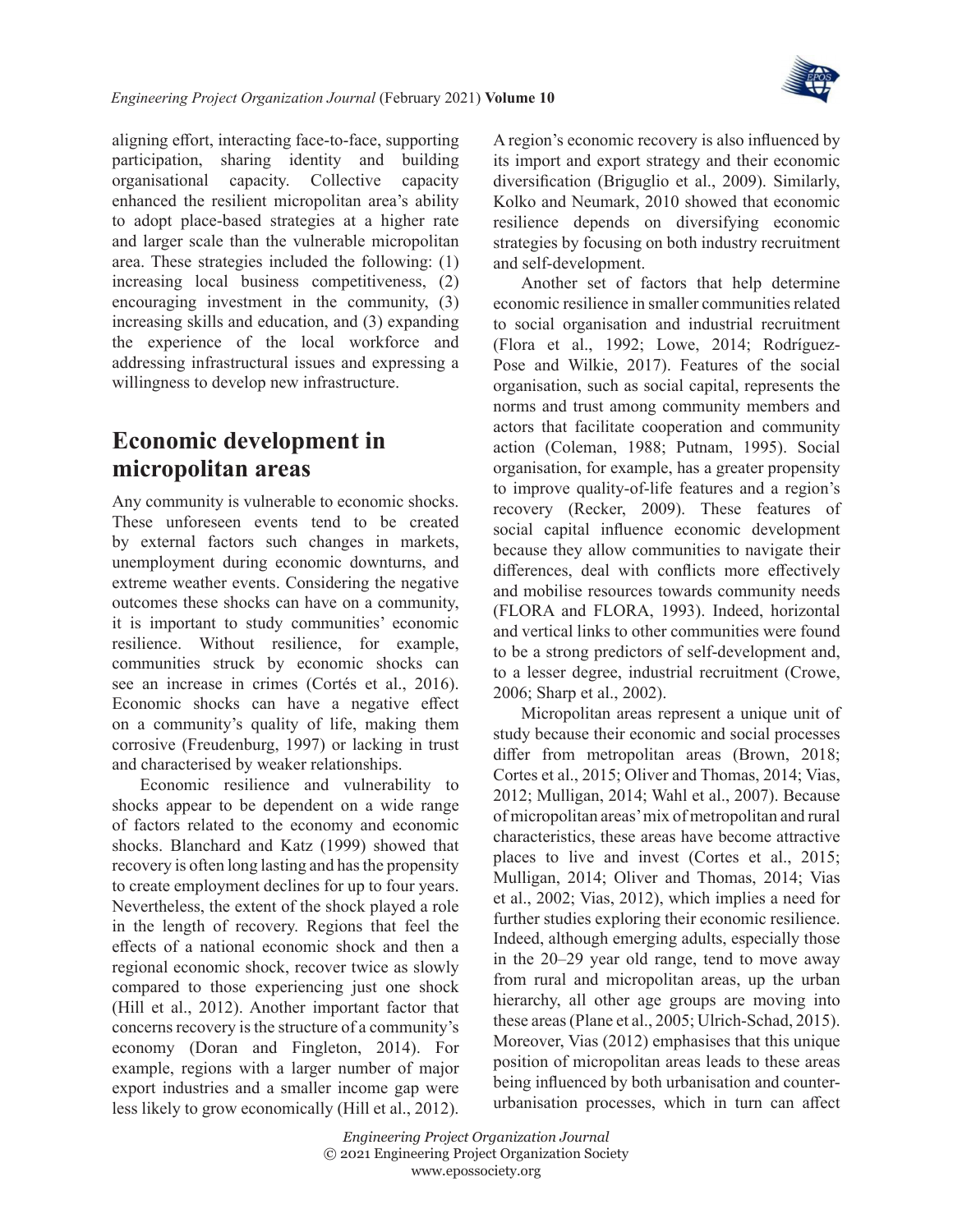

the social and economic processes of micropolitan communities.

Broadly, micropolitan areas have very similar economic structures to metropolitan areas but with key differences. Micropolitan areas, on average, have a higher portion of employment in bluecollar industries and lower employment in whitecollar industries than metropolitan areas. Adding to that, [Brown, 2018](#page-18-0) found that micropolitan areas consistently have lower rates of business turnover than metropolitan areas. Household income in Midwestern micropolitan areas are lower than in metropolitan areas. In 2018, the average estimates for median household income were \$51 744 for micropolitan areas and \$55919 for metropolitan areas. However, income inequality is worse in metropolitan areas compared to micropolitan areas. The average Gini Index in the metropolitan areas (as reported by the ACS 2018 5-year estimates) is 0.451 while the average Gini Index in the micropolitan areas is 0.431. Midwest micropolitan areas are less diverse than metropolitan areas, with an average of 92% white compared to 85% in metropolitan areas. These findings underscore the importance of studying micropolitan areas and the economic resilience processes separate from those of rural and urban areas.

## **Place-based economic development**

Each region has its own capacity for economic development, with limitations and advantages unique to the area ([Brinkerhoff and Morgan,](#page-18-6) [2010](#page-18-6)). A region's capacity depends on how the area anticipates and reacts to inevitable economic change. This can include a host of variables such as technological innovations in manufacturing processes, customer demand, or natural resource availability. When these strategies are localised, or place-based, they will differ substantially from location to location. How does place-based economic development differ from traditional economic development? Place-based development emphasises the decisions of subnational stakeholders as they possess intimate knowledge of business needs, area strengths and weaknesses, and available resources.

The international trend toward decentralisation of economic development strategies from the national to subnational authorities, forced many smaller units of government to address their community's economic needs (Barca et [al., 2012\)](#page-18-2). This resulted from processes of globalisation as the responsibility of addressing local economic development falls to states, counties, municipalities, and other subnational authorities [\(Dewees](#page-19-10) et [al., 2003\)](#page-19-10). Before globalisation, traditional development policies operated in a top-down approach with national economic policy forming the basis of all subnational economic development. Following globalisation, subnational authorities operated in a bottom-up approach in contrast to the traditional model [\(Rodríguez-Pose, 2001\)](#page-20-11). In some situations, the decentralisation of economic policy authority has led to increased efficiency and improved governance and equity [\(Smoke, 2003](#page-21-5)) but in other situations it has been unsuccessful ([Rodríguez-Pose and Hardy, 2015](#page-20-12)). Successful place-based development strategies incorporate diverse stakeholder involvement ([Bentley](#page-18-7) et [al., 2017\)](#page-18-7) including both vertical governance (subnational to national authority) and horizontal governance (subnational across subnational). This outlines the importance of collaboration among diverse stakeholders as they voice the needs of local groups in a complimentary manner.

[Rodríguez-Pose and Wilkie, 2017](#page-20-7) proposed that place-based strategies differ between places and contexts but can be placed on the following four development axes: increasing local business competitiveness; encouraging investment within the community; enhancing the skills, education, and experience of the local workforce; and addressing infrastructural issues and willingness to develop new infrastructure. Increasing the competitiveness of local businesses includes any activity that provides local businesses opportunities to be more competitive in the market. For instance, a community uses local funds to improve the downtown corridor to attract local consumers, thereby increasing competitiveness of the local community. Encouraging investment within the community involves recruiting outside businesses and boosting local business profits. For example, a community may recruit an international manufacturing business to the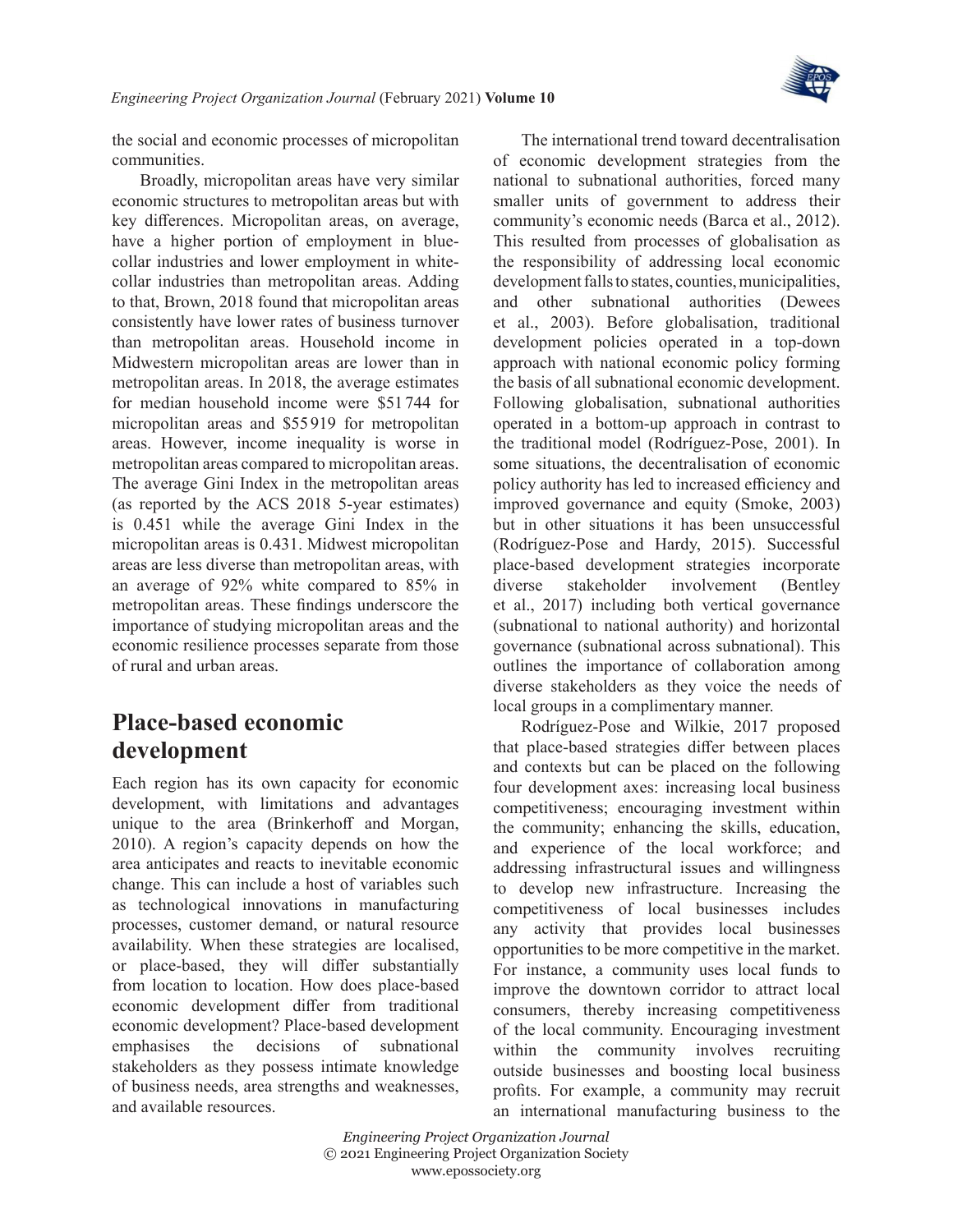

area and use a local transportation company to meet some logistical needs of the new company. Enhancing the skills, education, and experience of the local workforce strategies requires community educational resources such as community colleges and public schools. These entities need to work with business leaders and government officials to meet and anticipate training needs to provide an effective workforce. Finally, addressing infrastructural issues and being willing to develop new infrastructure includes mobilising resources to provide infrastructure updates and innovations to contribute to ongoing and new economic activities. For example, if a local industry wants to expand their operations but this will require a substantial increase in water needs, government officials identify strategies to meet these needs. Expanded operations at the industrial facility will lead to increased employment opportunities.

The axes have close, often overlapping strategies, but when all four are equally balanced place-based strategies can showcase their strength. Each axis supports the others in the way a four-legged stool takes on its share of the load. If a community has attracted a new manufacturing facility to the area (encouragement of investment within the community), they may need to upgrade roads and bridges to accommodate increased and heavier truck traffic (addressing infrastructural issues and willingness to develop new infrastructure). At the same time community and business leaders may coordinate with the local community college to provide vocational training specific to the new facility's needs (increasing skills, education, and experience of the local workforce). To attract consumers to local businesses, improvements to the downtown corridor such as sidewalk widening, art installations, and trash removal (increasing local business competitiveness). Without incorporating all four axes, economic development may be unbalanced and less successful. Overinvestment in one or two axes can lead to dependence, a loss of labour talent, easy access by an external industry competitor, or the subsidisation of a firm that is no longer market competitive. For example, if a community heavily invests in infrastructural issues like expanding a highway from a two-lane route to a four-lane route they may expose a vulnerable

economy to external competition and cause skilled labour to leave the area for other opportunities. Communities that more fully embrace placebased strategies employ location-specific economic development with localised resources. Communities that either use only traditional or limited location-specific development implement fewer place-based strategies. Balanced placebased strategies have been shown to improve longterm sustainably over short-term revenue [\(Bradly,](#page-18-8)  [2015](#page-18-8)). Through this lens of place-based economic development strategies, we further show that placebased strategies are incorporated once stakeholders have collaborative agency."

# **Collective capacity**

As with other complex issues, economic development requires participation from multiple stakeholders as it allows combining distinct resources towards economic outcomes. Collaboration failures between layers of authority can lead to substantial barriers to local economic development ([Koschmann, 2016b\)](#page-20-13). Collaboration, whether horizontal and vertical, facilitates coordination of diverse resources and information which ultimately contributing to the attainment of valuable outcomes ([Koppenjan and](#page-20-14) [Enserink, 2009a](#page-20-14)). While horizontal collaboration occurs between groups operating at the same level of government, region, or municipality ([Kardos, 2012](#page-19-11)), vertical collaboration operates between multiple levels of government such as municipalities, counties, states, and national governments. Both types of collaborative efforts, while vital to the local economy, can be challenging. Horizontal coordination between business leaders, elected officials, and government employees at similar levels of operation can present challenges. Suppose two municipalities located near each other want to coordinate an infrastructure improvement project such as expanding a highway from two lanes to a divided four lane highway for ease of transportation between two interrelated industries. This project requires extensive horizontal and vertical coordination between various stakeholders and governments ([Koppenjan and Enserink,](#page-20-14) [2009a\)](#page-20-14). Funding from both municipalities would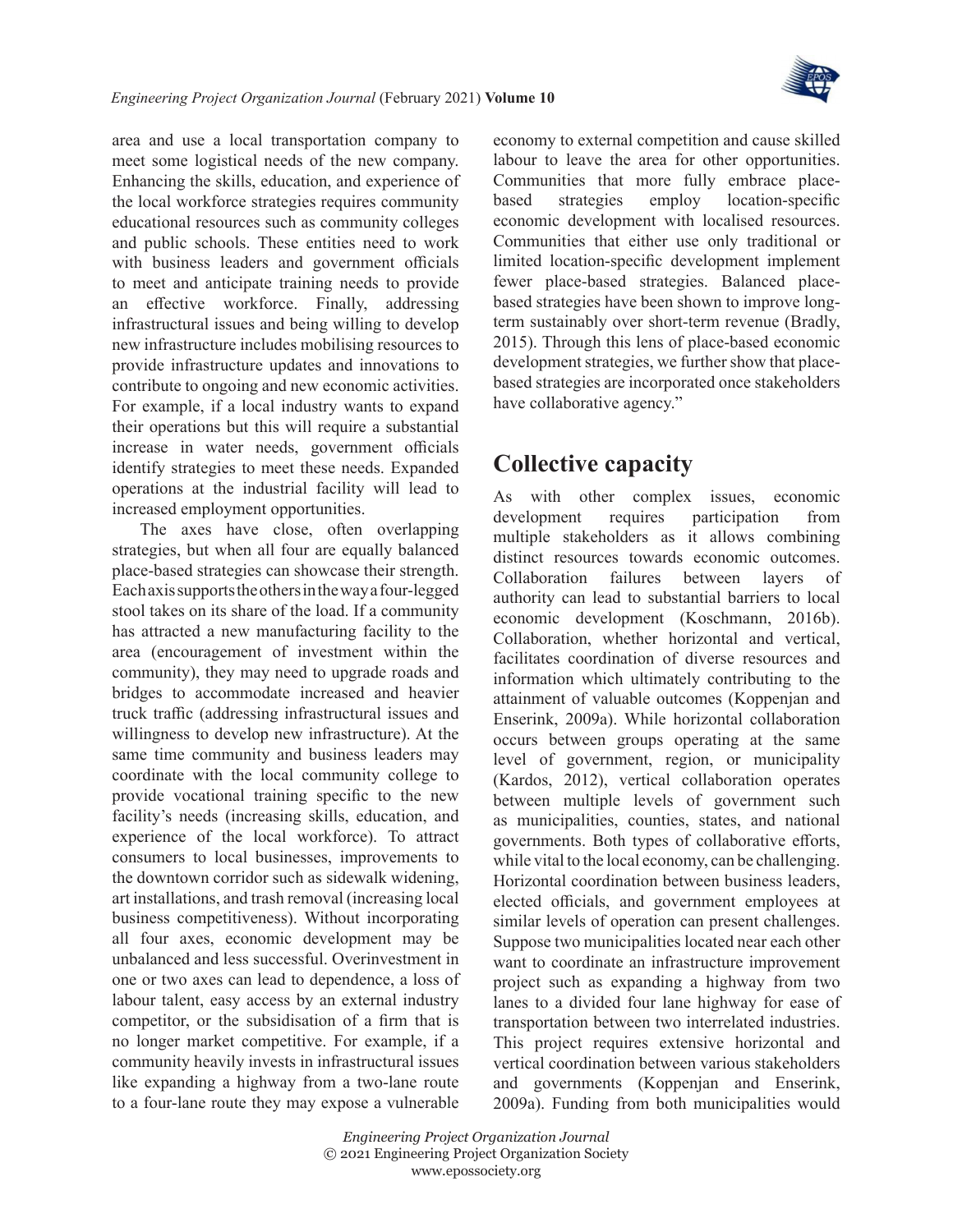

need to be pooled into the project as well as engagement from state and federal governments. Additionally, private stakeholders such as business leaders may be involved to help defray some costs to industries as these businesses benefit from the infrastructure projects.

Considering that collaboration comes with challenges, past organisational research has focused on effective collaboration mechanisms but have primarily adopted a transactional perspective. The perspective assumes there is some degree of rationality to how people act collectively and considers decision making as merely an aggregation of economic transactions ([Jin and Doloi, 2008;](#page-19-12) [Reeves, 2008\)](#page-20-15). Even when social processes such as level of trust and reciprocity are considered, they are captured in a positivistic manner ([Abramov,](#page-18-9) [2009;](#page-18-9) [Jacobson et](#page-19-13) al., 2008; [Renato and Sebben,](#page-20-16) [2020;](#page-20-16) Yang Delei, Delei et [al., 2018\)](#page-19-14). Positivity is an issue, as collaborative processes are complex and emerge through negotiations and contestations. At a minimum, these practices are entangled to power dynamics and building common identify ([Koschmann, 2013](#page-20-3); [Koschmann, 2016b](#page-20-13); [Kuhn,](#page-20-17) [2008\)](#page-20-17). Since this process is never linear, it becomes important to unpack the complexity of how stakeholders become a more successful collaborative unit. This is defined in this research as collective capacity – or the capacity to influence a set of outcomes beyond what individual organisations can do on their own ([Koschmann, 2013\)](#page-20-3). Collective capacity is primarily a situated and ongoing practice which involves multiple stakeholders engaging in a myriad of learning processes ([Orlikowski, 2002\)](#page-20-5). The collective capacity framework proposes that stakeholders go through a non-linear process to learn how to coordinate work with other stakeholders across diverse boundaries (eg, organisational, time and space). This involves a set of five critical practices which facilitate the learning process and helps stakeholders build capacity to collectively act including aligning effort, interacting face-toface, supporting participation, sharing identity and building organisational capacity ([Orlikowski, 2002\)](#page-20-5). First, aligning effort includes building coordinating across organisational boundaries and assuring that more standard methods are built and that stakeholders learn how to work towards common goals. This includes stakeholders (eg, the city and a local business) working together to expand their infrastructure services and aligning efforts towards one common project goal. Second, interacting faceto-face assures establishing and maintaining social relationships. Face-to- face interactions assure that stakeholders have a sense of knowing what others do and that they build credibility of their expertise. This includes assuring that stakeholders have the space where they could organise ongoing faceto-face meetings. Third, supporting participation means assuring that all stakeholders are involved in the decision-making. This includes inviting all stakeholders to essential meetings and ensuring that the voices of all people are included. Fourth, sharing identity includes creating common orientation through socialisation and formal events. This includes organising workshops which could promote a common ideology and idealise the idea of working collectively (eg, using "we" pronouns). Lastly, building organisational capacity assures that there are formalised means to sustain the collective capacity. This includes creating formal partnerships and rewarding systems to encourage and sustain the collaborative efforts. While this framework has been tested in organisational work among engineers working on product development [\(Orlikowski,](#page-20-5) [2002\)](#page-20-5), previous work has not yet mobilised the framework at the inter-organisational level where boundaries may be more significant considering the distinct goals across organisations. The study outlines the emergent practices through a cross-case comparison which makes the emergent collective capacity practices –often invisible and normalised – more visible.

## **Methodology**

The research consisted of two phases [\(Figure](#page-6-0) 1). In phase one, researchers used data from the U.S. Bureau of Economic Analysis (BEA) Regional Economic Accounts to identify two micropolitan area cases. In phase two, researchers identified and interviewed key stakeholders from the two micropolitan areas.

#### **Phase one: case study selection**

In this research context, a resilient micropolitan area is one that has undergone a rapid decline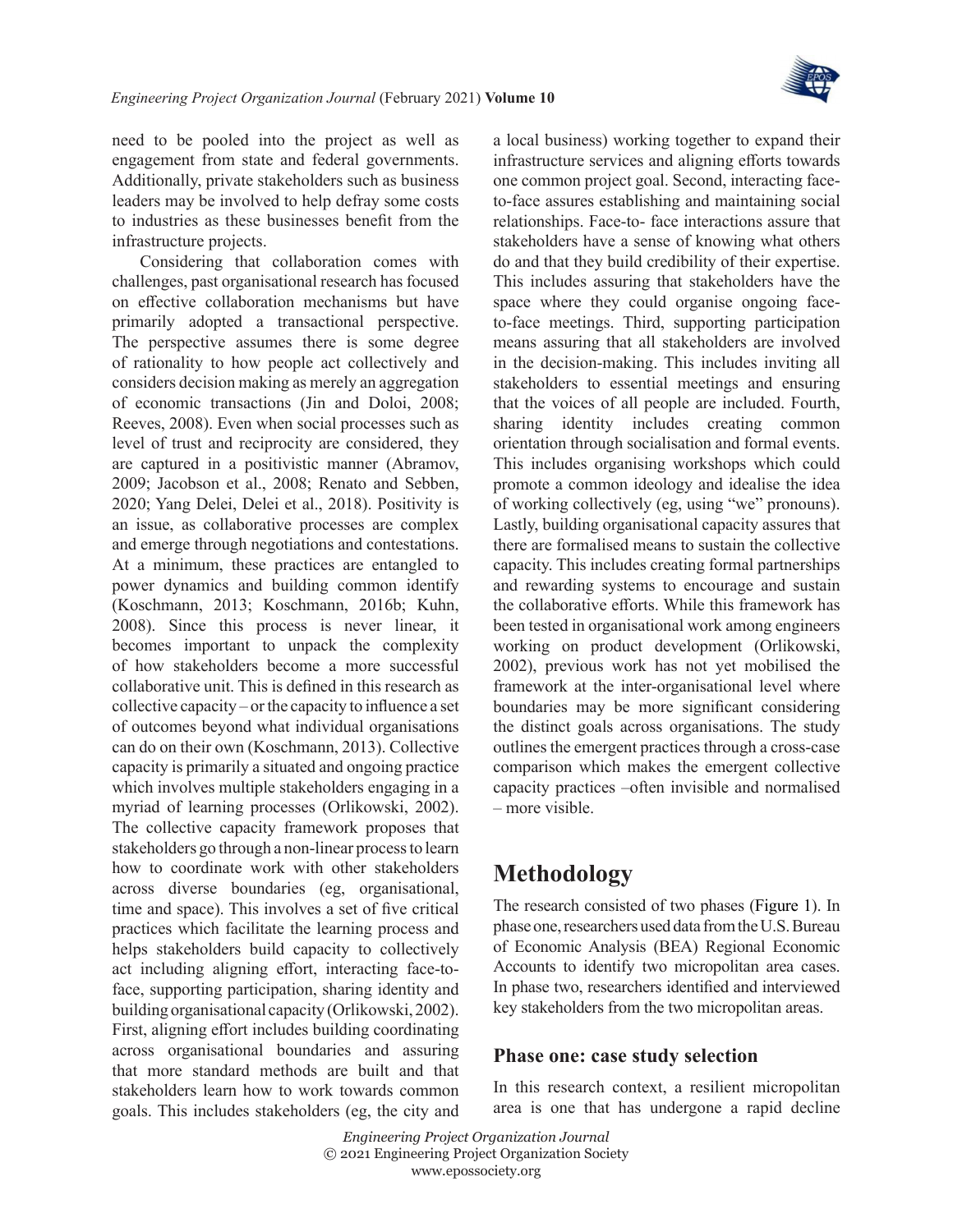

*Engineering Project Organization Journal* (February 2021) **Volume 10**



**Figure 1** Phases of analysis

in employment, precipitated by the 2008 Great Recession shock, but has recovered all the lost jobs with no decline in incomes or increase in disparities. Data for this analysis was drawn from the BEA's Regional Economic Accounts for the years spanning 2009–2016. We chose 2009 as the starting year for the Great Recession for several reasons: (i) housing defaults in 2007 and 2008 were highly localised in the U.S, having little impact in the Midwest (Fogli et [al., 2012\)](#page-19-15); (ii) the recession became a national problem in the fourth quarter of 2008 with the collapse of several large investment and commercial banks ([Farmer, 2012](#page-19-16)); and (iii) the global recession started in 2009 as international trade and commodity prices fell, leading to sharp gains in unemployment [\(Bacchetta and](#page-18-10) [van Wincoop, 2016\)](#page-18-10). The BEA produces annual estimates of employment and income by industry at the county level. These data were estimated

<span id="page-6-0"></span>using primary data from the following sources: the U.S. Bureau of Labour Statistics for wage and salary employment, the Internal Revenue Service for self-employment, and the U.S. Department of Agriculture for farm employment. As it covers all forms of employment, BEA employment counts are considered the most accurate picture of the labour market [\(Shaffer et](#page-20-18) al., 2004). Our units of analysis were n=194 core micropolitan counties in the Midwest Census Region, which includes 12 states running from Ohio northwest to North Dakota and southwest to Kansas. The U.S. Census Bureau defines a micropolitan areas—formally referred to as Core-Based Statistical Areas—as any county that includes an population centre containing at least 10000 but less than 50 000 people, and at least half of the population of the area must reside within the core population area ([Office of Management and](#page-20-19)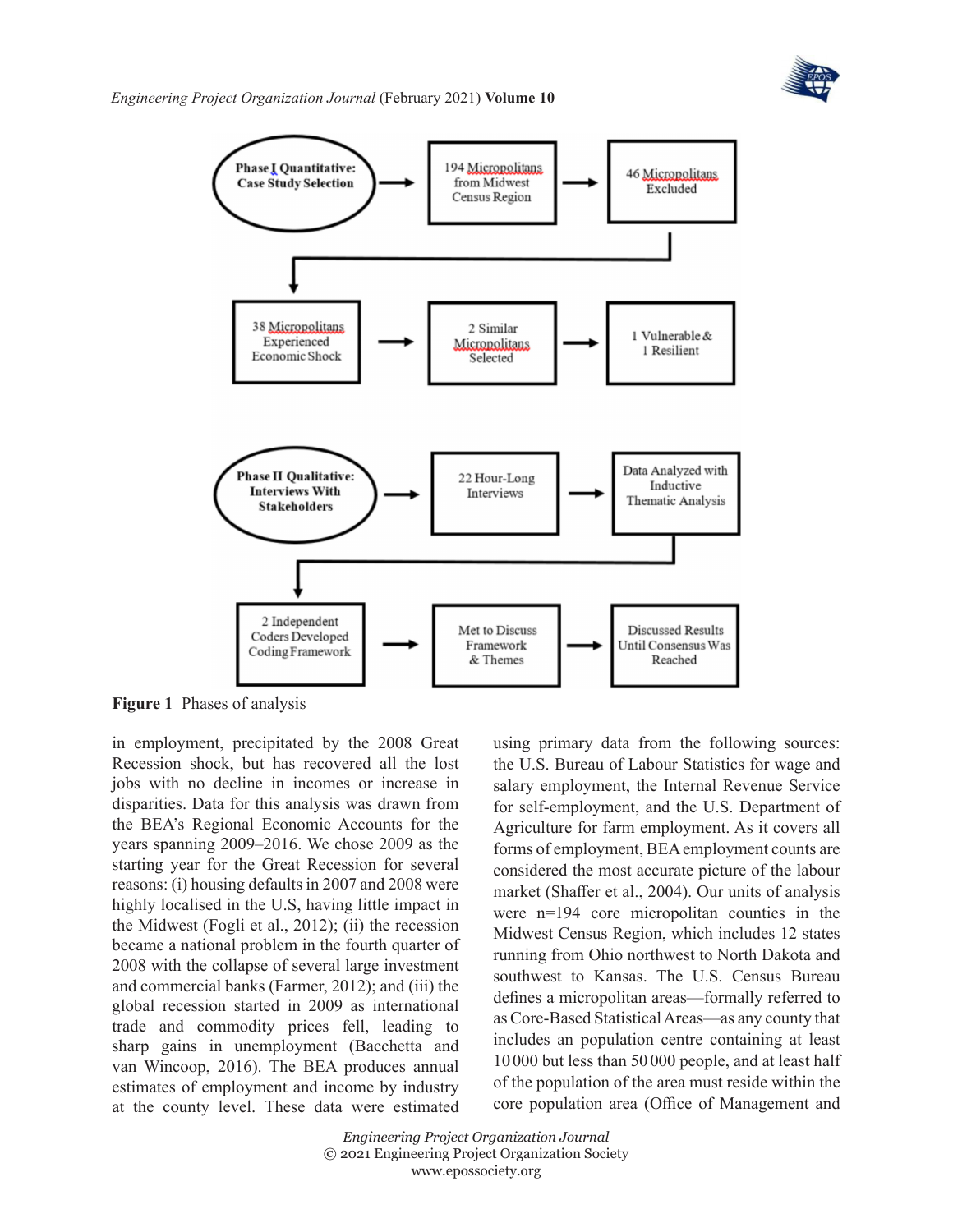

[Budget, 2010\)](#page-20-19). We exclude suburban counties of micropolitans (n=46) to focus on the primary city.

The primary variable in our analysis was wage and salary employment for each year between 2009 and 2016. Taken from BEA, this included jobs in private and public establishments, but excluded self-employed individuals, farmers, and other proprietors. For our purposes, we define a rapid decline in employment from the previous year as local employment shock, likely attributable to the 2008 recession directly, or indirectly from reduced national and global demand. While job losses are technically a response to a shock, we use the terms employment decline and employment shock interchangeably ([Christiano et](#page-18-11) al., 2014). We operationalized economic shock or decline as a 3.5 percent drop in employment from the previous year, roughly corresponding to an extreme drop of −1.5 standard deviations below the Midwest average. We operationalized resiliency as the recovery of all the jobs lost, or more, from the point of the shock to 2016. Failure to reach preshock employment levels was operationalized as vulnerability. Between 2009 and 2016, 38 of the 240 micropolitan counties experienced an economic employment shock. Of these 38 (Appendix A), most (28 counties) experienced one shock only; a handful (nine counties), though, experienced two and one county underwent even three. The average annual job loss during the shock was 5.7 percent (3.3 standard deviations below mean job loss). Of the 38 micropolitan areas experiencing job losses, only 17 had by 2016 recovered the jobs lost. Ten of these recovered 101–105 percent of the jobs lost, and seven did even better, recovering 105–117 percent. On average, the rate of job loss recovery for these 17 resilient counties was 106.5 percent with a 4.2 standard deviation. Finally, the 17 resilient micropolitan areas were compared. Two micropolitan areas, one resilient and one vulnerable were selected to examine two typical micropolitan areas [\(Seawright and Gerring, 2008\)](#page-20-20). A comparative case study approach (CCS) was utilised as it allows integrating the advantages of case study methodology and comparative logic ([Kaarbo and Beasley, 1999](#page-19-17)). This approach is especially applicable when the research seeks to generate or refine theory and answer "why" and "how" questions. The case study approach

acknowledges that each context includes many characteristics such as local culture and institutions which shape the phenomena under investigation. As such, the case study approach provides more in-depth descriptions by acknowledging and incorporating the role of the local context. The contrasting nature of CCS is analytically helpful as it shows patterns within data through juxtaposition. In other words, by comparing a resilient and a vulnerable micropolitan area, major themes (eg, resilience) become more visible to the researcher once contrasting examples are observed (eg, presence or lack of collective agency). To select the comparatives cases, it becomes important that certain case characteristics, especially those that are not of interest to the study, are similar across cases. These micropolitan areas were similar in a variety of ways including population size (around 25 000 people), presence of a community college, proximity to a metropolitan area, and industry type. According to the Census Bureau, the selected areas were very similar to each other and within the Midwest in many aspects such as poverty rates, educational attainment, food stamp use, and unemployment rates. Both micropolitan areas were about 7% lower than those in the Midwest in the percentage of the population attaining a bachelor's degree. In terms of distance to a metropolitan area, the resilient micropolitan area was located one and a half hour from a major metropolitan area while the vulnerable micropolitan area was located two hours from a major metropolitan area. In terms of industry type, the majority of the people in both resilient and vulnerable micropolitan areas were employed in manufacturing, retail, educational and health services sectors.

The vulnerable micropolitan area experienced an economic shock that caused a 4.18% decline in employment in 2009. The decline continued to be consistent until 2016. In 2013 the area experienced an additional decline of 3.53% and a 7.52% decline in 2015. Conversely, the resilient micropolitan area experienced a similar economic shock – 4.19% decline in employment in 2009. Unlike the vulnerable micropolitan area, the resilient one experienced a 1.95% employment recovery in 2013 and a 5.77% employment recovery in 2015. Based on our definition of economic shock above, both the vulnerable and resilient micropolitan area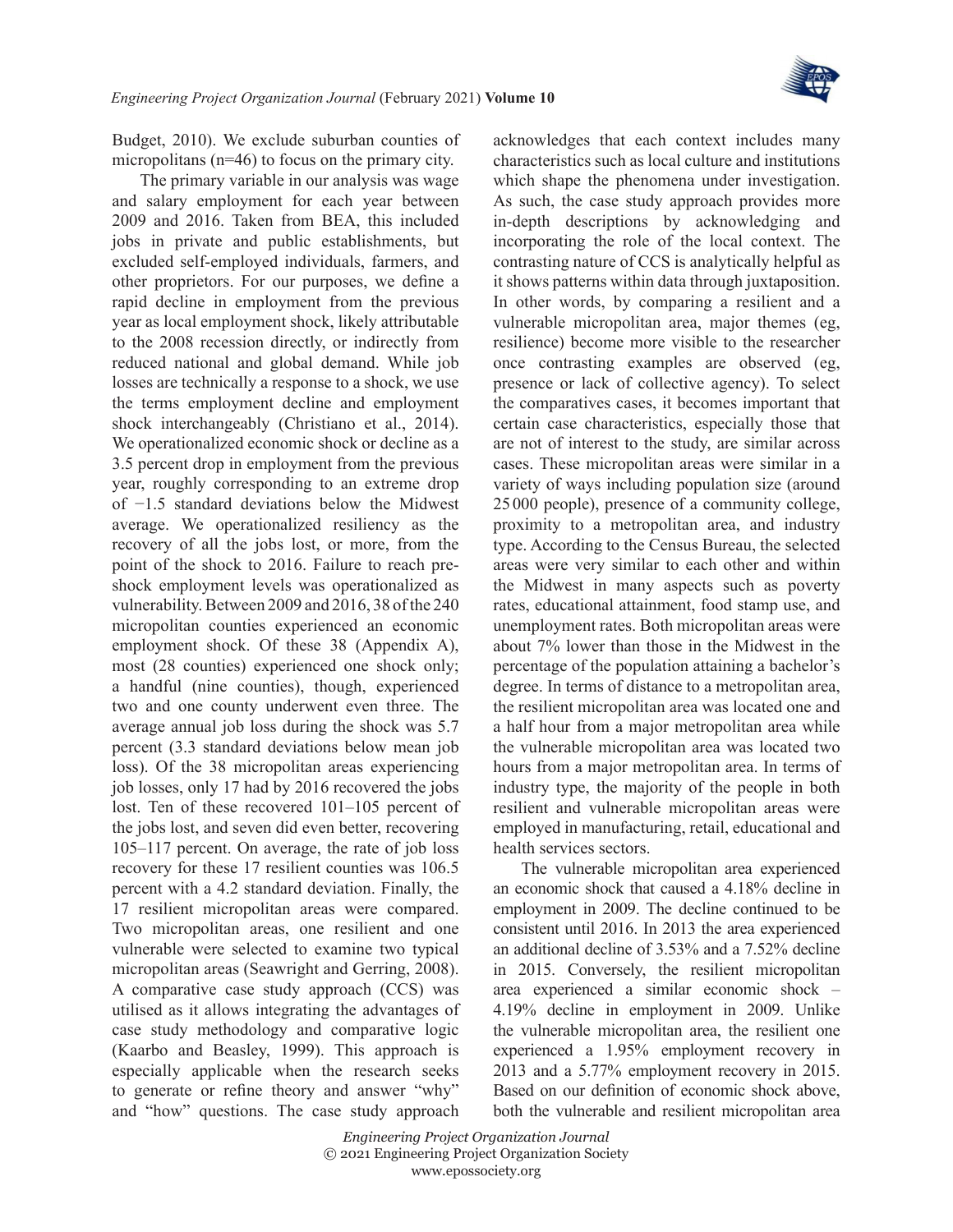

|                                    | Resilient micropolitans |               |                     |                 | Vulnerable micropolitan |                 |                     |               |
|------------------------------------|-------------------------|---------------|---------------------|-----------------|-------------------------|-----------------|---------------------|---------------|
|                                    | <b>Case Micro</b>       |               | <b>Other Micros</b> |                 | <b>Case Micro</b>       |                 | <b>Other Micros</b> |               |
|                                    |                         | Percent       |                     | Percent         |                         | Percent         |                     | Percent       |
|                                    | Base                    | Change        | Base                | Change          | Base                    | Change          | Base                | Change        |
| <b>Shock and Recovery</b>          |                         |               |                     |                 |                         |                 |                     |               |
| <b>Employment Shock</b>            |                         |               |                     |                 |                         |                 |                     |               |
| (job loss/gain)                    | $-824$                  | $-4.19$       | $-1,037$            | $-5.45$         | $-842$                  | $-4.18$         | $-935$              | $-5.95$       |
| Employment                         |                         |               |                     |                 |                         |                 |                     |               |
| Recovery (job loss/                |                         |               |                     |                 |                         |                 |                     |               |
| gain)                              | 1437                    | 7.63          | 890                 | 6.40            | $-1,652$                | $-8.57$         | $-616$              | $-4.82$       |
| <b>Employment in 2009</b>          |                         |               |                     |                 |                         |                 |                     |               |
| <b>Employment Base</b><br>$(\#)$   | 19650                   |               | 16019               |                 | 20123                   |                 | 15723               |               |
| Construction (%)                   | 6.35                    | n.a.<br>30.15 | 6.53                | n.a.<br>$-1.77$ | 9.30                    | n.a.<br>$-8.93$ | 6.33                | n.a.<br>15.43 |
|                                    |                         |               |                     |                 |                         |                 |                     |               |
| Manufacturing (%)                  | 11.36                   | 7.26          | 15.19               | 3.58            | 20.44                   | $-17.55$        | 13.36               | 4.78          |
| Retail Trade (%)                   | 15.52                   | 0.62          | 15.13               | 4.06            | 12.30                   | $-1.58$         | 13.08               | 4.72          |
| Transportation &<br>Warehousing(%) | 9.85                    | $-9.09$       | 7.88                | 9.25            | n.d                     | n.d.            | 4.03                | 34.88         |
| Finance, Insur., &                 |                         |               |                     |                 |                         |                 |                     |               |
| Real Estate(%)                     | 5.21                    | $-22.66$      | 4.56                | $-6.96$         | 11.60                   | $-38.17$        | 4.39                | $-5.77$       |
| Administrative                     |                         |               |                     |                 |                         |                 |                     |               |
| Srvs. $(\%)$                       | 3.61                    | 11.13         | 4.94                | 4.78            | 4.91                    | 5.47            | 4.72                | $-9.49$       |
| Healthcare &                       |                         |               |                     |                 |                         |                 |                     |               |
| Social Srvs. (%)                   | 17.67                   | $-12.01$      | 15.63               | 9.99            | 15.25                   | $-4.34$         | 11.92               | $-4.04$       |
| Food,                              |                         |               |                     |                 |                         |                 |                     |               |
| Entertainment, &<br>Tourism (%)    | 8.35                    | 15.66         | 8.99                | 11.00           | 8.84                    | $-10.40$        | 8.86                | 8.80          |
| Other Srvs. (%)                    | 6.54                    | 54.67         | 7.26                | $-0.92$         | 7.95                    | 5.38            | 6.92                | 2.21          |
| State & Local                      |                         |               |                     |                 |                         |                 |                     |               |
| Government $(\% )$                 | 14.96                   | $-4.63$       | 18.84               | $-9.20$         | 14.77                   | $-10.83$        | 17.41               | 0.24          |
| Income in 2009                     |                         |               |                     |                 |                         |                 |                     |               |
| Earnings Per Job                   |                         |               |                     |                 |                         |                 |                     |               |
| $(2016\$                           | 38309                   | 12.72         | 37352               | 1.90            | 42055                   | 4.46            | 39608               | 8.94          |
| Median HH                          |                         |               |                     |                 |                         |                 |                     |               |
| Income $(2016\$                    | 44871                   | 7.00          | 45094               | 4.27            | 49087                   | $-6.57$         | 48501               | 5.96          |
| Poverty Rate <sup>a</sup> (%)      | 15.03                   | $-0.71$       | 15.12               | $-0.10$         | 13.04                   | 2.41            | 14.15               | $-0.22$       |

#### <span id="page-8-0"></span>**Table 1** Employment and Income Composition of Micropolitans in 2009 and Change from 2016

Percent reported unless otherwise noted. a=change. n.a.= not available. n.d.= non-disclosed.

experienced one economic shock during 2009–2016. [Table](#page-8-0) 1 compares employment patterns across our two case study communities and other micropolitans in the resilient and vulnerable groups. For example, [Table](#page-8-0) 1 shows that our resilient community before

the recession had a larger employment base in transportation, but a small base in manufacturing, compared to other resilient micropolitans. After the recession, our resilient community gained jobs faster in construction and manufacturing, while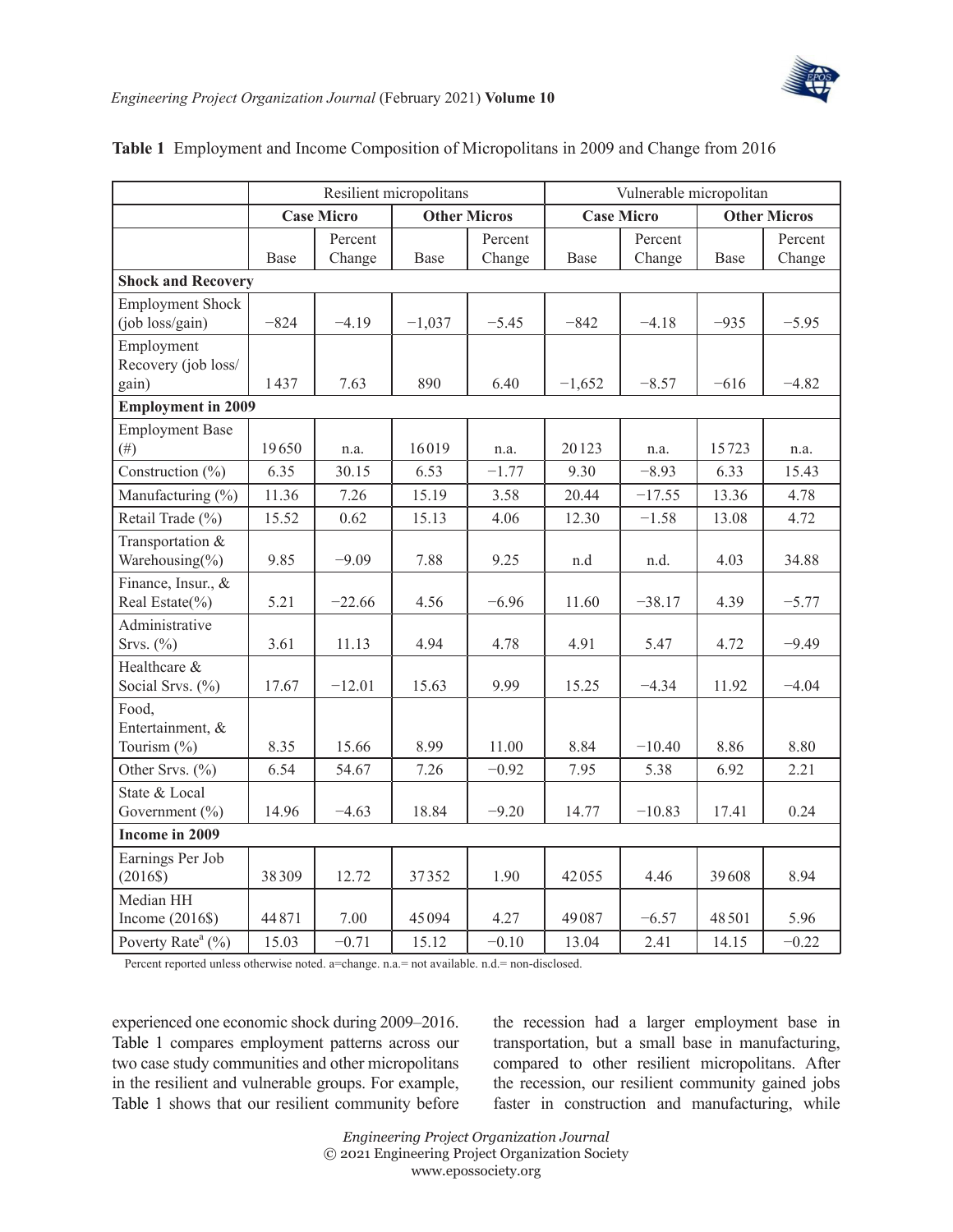other resilient micropolitans say gains in healthcare, transportation, and retail/tourism.

#### **Phase two: Interviews with stakeholders**

Data collection included carrying out 22 interviews (11 in the resilient micropolitan area and 11 in the vulnerable micropolitan area) with key local stakeholders, who were chosen based on their knowledge of economic and non-economic sectors driving economic growth and of historic patterns regarding economic growth. Researchers carried out interviews during two visits to the city during the summer of 2018, including city representatives (eg, planners and City Managers), business affairs representatives (eg, directors of economic development and chamber of commerce), managers working for top companies and business owners, and representatives from diverse sectors including the Health Department, Workforce Development, and the local Community College. The interviews lasted for an average of approximately one hour and included questions regarding economic strategies and programmes in the micropolitan area. Sample questions included the following: "What are the major drivers of economic growth in your city?" "How has the city changed in terms of economic activities natural since you have been here?" "In the last ten years, is the same group of people who have been involved with economic development stayed the same, or has the group changed?" "Do you think the economy is boosting in this city?" "If so, where are most of the jobs? What organisations are most actively engaged in programmes geared towards economic development in your city? In your view, how did the job market change in 2009– 2010?" "Do you know why any of these changes happened?"

#### **Data analysis**

Data analysis included an inductive thematic analysis of interviews where the researchers inductively identified a set of patterns leading to economic development (Guest et [al., 2012](#page-19-18)). During the initial stage, two coders manually produced a coding conceptual framework about the collective agency processes and place-based strategies. The first coder was the first author and the second was a

|                                     | Activities comprising the                                    |
|-------------------------------------|--------------------------------------------------------------|
| Practice                            | practice                                                     |
| Aligning effort                     | Using common methods,<br>standardising work                  |
| Interacting face to face            | Allocating space for face<br>to face interactions            |
| Supporting participation            | Decentralisation of roles                                    |
| Sharing identity                    | Sharing trust and respect<br>Sharing common<br>understanding |
|                                     | Formalising informal                                         |
| Building organisational<br>capacity | interactions<br>Building partnerships                        |

<span id="page-9-0"></span>**Table 2** Collaborative capacity practices (adapted

from [Orlikowski, 2002](#page-20-5))

graduate student in the sociology department. The two coders coded interviews individually and then met to discuss their codes and obtain consensus regarding the coding framework until consensus was achieved. The coding for the collective capacity was done deductively using the concepts from Orlikowski's framework. The definitions and codes were slightly adjusted to this context as it included collaboration across organisations. The collective capacity included five macro codes: aligning effort, interacting face to face, supporting participation, sharing identity, and building organisational capacity ([Table](#page-9-0) 2). Aligning effort code included instances when stakeholders coordinated work. Interacting face to face included instances when stakeholders discussed in person meetings and socialisation. Supporting participation included instances when stakeholders involved other stakeholders in the decision making. Sharing identity included instances when stakeholders shared a common orientation and collective attitudes. Finally, building organisational capacity included instances when stakeholders created formal processes to support their collaboration and partnering.

### **Results**

The results indicate that place-based economic development is determined by the ability of diverse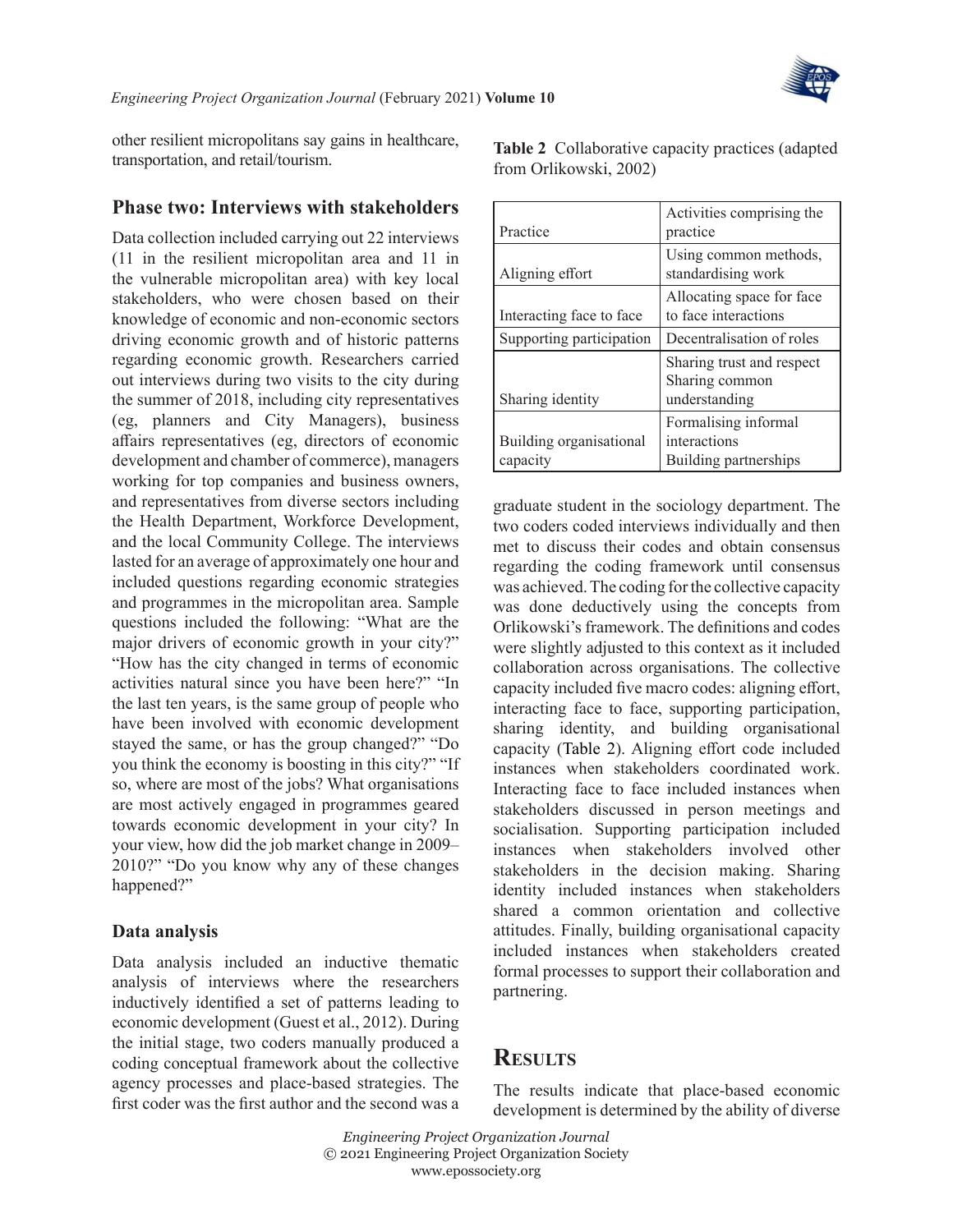

stakeholders to act. The collective capacity – or the capacity to influence a set of outcomes beyond what individual organisations can do on their own ([Koschmann, 2013\)](#page-20-3). Achieving collective capacity is a process rather than a simple aggregation of individual resources (eg, economic transactions). Our results reveal differences in the collective capacity processes in the two micropolitan areas. What we found to be critical to collective capacity were the process of aligning effort, interacting face to face, supporting participation, sharing identity, and building organisational capacity [\(Table](#page-9-0) 2). In the vulnerable city, these practices were absent or only in the incipient phases. This difference led the two micropolitan areas to adopt place-based strategies that differed in scale and nature.

### **Collaborative capacity: resilient micropolitan**

*Aligning Effort*. One of the initial processes to building collaborative capacity included aligning effort from multiple organisations towards common goals. In the resilient micropolitan, this occurred more than a decade ago when an event stimulated the emergence of a prototype for working collectively. The city stakeholders put up their city as a candidate site for a correctional facility. This occasion was the first time the stakeholders had worked together, so the process was not linear as often is the case with a successful collaboration ([Koschmann, 2016a](#page-20-4)). The space stimulated dialogue among stakeholders, learning about each other and shaping a new understanding of what it would take to work collaboratively ([Milam and](#page-20-21) [Heath, 2014](#page-20-21)). While they did not win the project, the initial dialogue provided sufficient foundation to get the stakeholders together again to re-apply the second year and eventually be awarded the project. This initial event allowed government stakeholders to re-structure their ideas about how working together and separately occurs. Specifically, they realised "if we work together maybe we can do more than we have on our own." Similar sentiments about working collaboratively were communicated in a meeting with representatives of nine counties. The representatives understood that everyone benefits when neighbouring regions prosper: "If [the neighbour county] grows, we grow because

they're going to come and do their shopping here and they're going to do their other things here. So, our city limits is that little line on a piece of paper but we know that it affects everybody else around us."

*Interacting face-to-face*. After coming together to win the correctional facility, the city stakeholders built on their inertia in 2006 and worked with county officials for the first time. This occurred when the city started a movement as a newly elected mayor reinforced the importance of collaboration. His efforts included creating space and time to get "people in the same room" and assure face to face communication. The monthly meetings among city officials were allocated for discussions on economic development at the city and regional levels, which ultimately resulted in aligning goals across distinct entities and creating an initial foundation for shared understanding. The business development manager further specified the nature of these discussions and the building of shared understanding: "We talk to this person, what-do-you-hear kinds of things. So we're all on the same page because in our day-to-day lives we are all talking to people and people say, 'Well, I heard this. Well, what do we do about that? Is Arby's opening up or not? Is this happening? Does somebody buy this piece of property? Well, I heard this.' So, we're all talking to each other and that's what has made economic development so much easier and better for [the county] and [the city], is that we're just talking to each other."

*Supporting participation*. While learning local stakeholders and building common identity allowed working toward common goals, the ability to act collectively became possible only once participation improved. This requires changes in the power dynamics and re-structure in stakeholder roles. In the resilient city, we observed that the process of decentralising power had been occurring for a decade. Respondents mentioned the discussions that occurred in the weekly and monthly meetings. In 2009, when the new mayor took office, a new era of decentralising power began to occur. The former mayor controlled the majority of the government functions in the city and exercised his power to hire and fire people. Power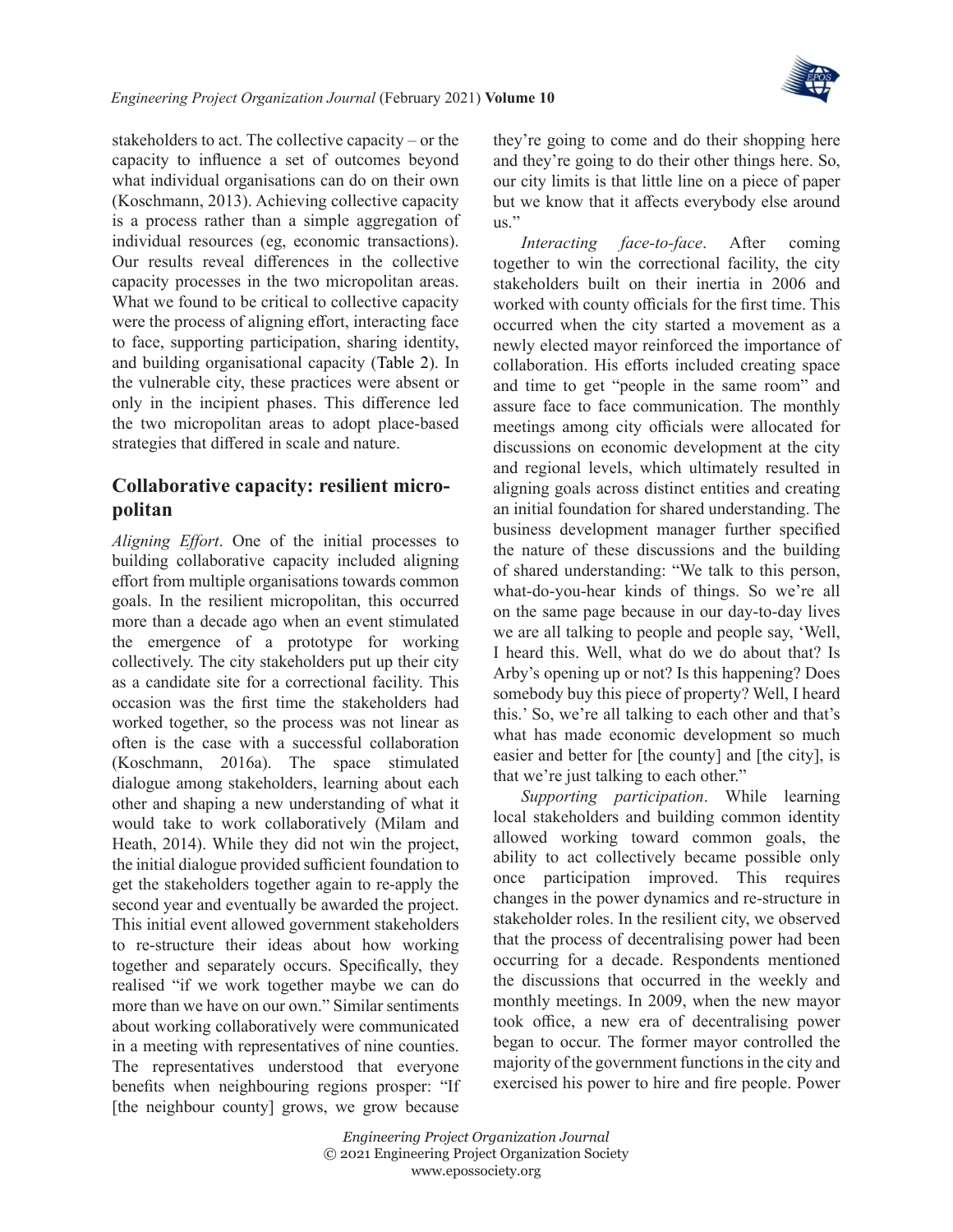

decentralisation allowed participation and building a shared sense of responsibility and identity.

At the core of power decentralisation, we found that exploration ([Koschmann, 2016a](#page-20-4)) or the willingness to look for something new and innovative as a critical practice for the collaboration change. The opposite of exploration is maintaining existing power dynamics and exploration becomes possible only if stakeholders are willing to be vulnerable. The new mayor laid the groundwork for exploration by diminishing his own power and reshaping his responsibilities as well as providing a space where the voices of other stakeholders could be incorporated. When asked about the organisation that played an important role in economic development, the CEO of the local partnership observed that there was not just one. "So, your question was the driving factors. Obviously, it's in my mind, multi-faceted because you have to have the conditions that are good for economic growth, which would be a good business climate. To do that, you need to have all parties communicating and working together. You need to have your laws in line and the service is aligned to serve both businesses and workers. So, good communication amongst all parties involved, bringing resources together, breaking down those barriers as we're working together there's not competition. It's all for the greater good."

Power decentralisation was evident among multiple sectors including educational and workforce. The workforce development manager mentioned that, while they had workforce shortages, the problem was addressed only when the governor, schools, businesses and community groups were all engaged: "It's not just the school's responsibility. It's all of our responsibility to make sure that we get the workers and that we're training them the way we need."

*Sharing identity*. As these efforts continued and became a routine, stakeholders started building common identity around them working together. They assigned new symbols to the collaboration change. One of them included labelling the space where they met as discussed by the city planner: "You can see on their doors; it says Collaboration Room 3. That's when it really just started to happen. That's when everybody in the community and the region started to come together and work

towards similar goals." Here in in other instances stakeholders shared a sense of coming together and working as one cohesive group. There was also an ongoing sense of trust and respect. They shared common symbols (eg, collaboration room) which became meaningful, as they represented descriptions and representations that defined norms of operation. The shared identify was quite evident when respondents mentioned the alliance as a critical group in the success of what the city seeks to accomplish.

*Building organisational capacity*. The next step towards collective agency in the resilient city was observed when collaboration was "scaled up" to gain organisational forms such as alliances and formal strategic plans. These organisational forms allowed collaboration to be taken one step further by providing legitimacy to the collaborative efforts and facilitating resource mobilisation. In the resilient city, respondents reported they had recently created a coalition organisation through which the chamber of commerce formed an alliance with other economic development partners including the visitor's bureau, community foundation, United Way, and betterment foundation. The goals of the alliance were to unify separate groups that were doing their own work and to build strategic collaboration.

The new alliance group also organised a strategic plan. According to the CEO of the new alliance: "Then we do a strategic plan here and our strategic plan is adopted by 14 other groups in the community. Not that we're telling them what to do, but to ensure that we're not contradicting each other and we're on the same page and there's a synergy going on of the schools, the development corps, all these same people, so we're reviewing each other's and operating as a unit and not a bunch of independent competitive groups. And that, in my opinion, is why [our city] is doing better as that collaboration more than anything."

### **Limited collaborative capacity: vulnerable micropolitan**

In the vulnerable micropolitan city, stakeholders were mostly silent regarding collaborative efforts. A few stakeholders described collaborative efforts but they were only made recently: "And so within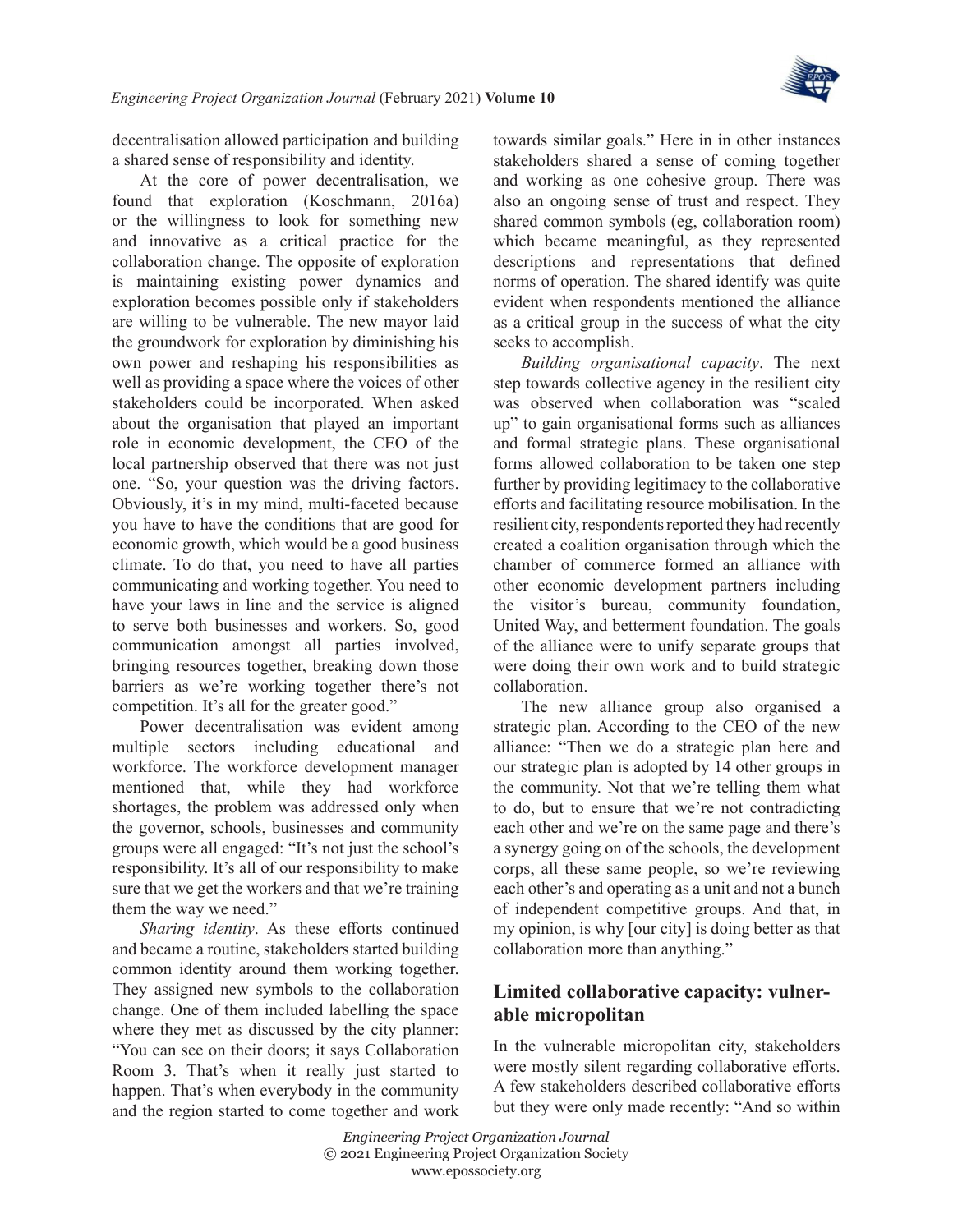

the last two years, but really within the last year a new entity called the [partnership] was formed, and that's kind of an aggregation of four different organisations which was the economic development organisation for the city and county, the Chamber of Commerce. There was a downtown organisation that kind of championed and handled events within the downtown at [the city]. And then there was the County Tourism and Visitors Bureau. Those four organisations merged into the [partnership]." Additionally, the participations was either lacking or was in the initial phases. The former chamber of commerce director appeared sceptical of recent collaborative efforts: "The chamber, when I was part of it, we were independent. We brought our own revenue in from members, we made decisions that we felt were in the best interest of our members which was our charter, which was our mission. And as soon as that organisation became part of this greater organisation, I think we lost that. Other people will be deciding what's best for the chamber to be doing and how to serve their members. Maybe they'll do a fine job of it, but that's I guess yet to be seen. But I think there's risk. I hope they do very well but there's a tremendous risk, I think, in it." Finally, the researchers observed either the desire to change or steps toward improving collaboration but these endeavours were only recent. Collaborative discussions and spaces were mentioned as future events rather than occurring ones. The development manager mentioned that the workforce problem could be solved if the partners "would" come together "And I think that if we figure out this problem...I mean the collective we, not just [our partnership], we as multiple entities, we will also attract other businesses."

#### **Place-based economic development**

The second set of results showed that the collective capacity enhanced the resilient micropolitan area's ability to adopt place-based strategies at a higher rate and larger scale than the vulnerable micropolitan area. These strategies included the following: (1) increasing local business competitiveness, (2) encouraging investment in the community, (3) increasing skills and education, and (3) expanding the experience of the local workforce and addressing infrastructural issues

and expressing a willingness to develop new infrastructure. It was observed that the resilient micropolitan engaged in targeted investment using collective agency to adopt a more effective place-based strategies because they engaged local stakeholders in ways unique to the area. The vulnerable micropolitan often did not involve stakeholders in the same manner and their efforts often were more traditional and not based on the individual situation in the area.

*Increasing local business competitiveness*. Increasing business competitiveness involves adopting strategies that stimulate business growth. Both micropolitan areas engaged in strategies to increase the competitiveness of their businesses, though the resilient one was able to demonstrate breadth and persistence to their programmes. Stakeholders in the resilient micropolitan area spoke of their efforts to enhance downtown development with the goal of enhancing established businesses and attracting new ones, "A good example of [public investment] was along our retail corridor, that was pretty rundown when I came here. Well, the city made pretty significant investment – I would say it's probably 10 million at least at this point – to enhance the corridor." These downtown development efforts led to a national retailer locating in the area, which resulted in a 30% increase in annual sales tax revenue. Investment in the area has continued with parks being updated, aquatic facilities being built, and a recreational trail system being created. The same employee stated, "When we do our part or when the city does their part, it is all about the economic development. And the other thing we realised is economic development also includes quality of life." The city was persistent at reaching out to local businesses to help ensure business growth. The effort was consistent from recruitment to retention. The city and chamber organised tours for employees who were considering relocating to work for local companies. They also formed an extension committee to help companies identify funding opportunities and continuously worked with local businesses to improve workforce needs. Finally, the city invested substantial funds in large infrastructure projects and provided assistance with financing these projects through public-private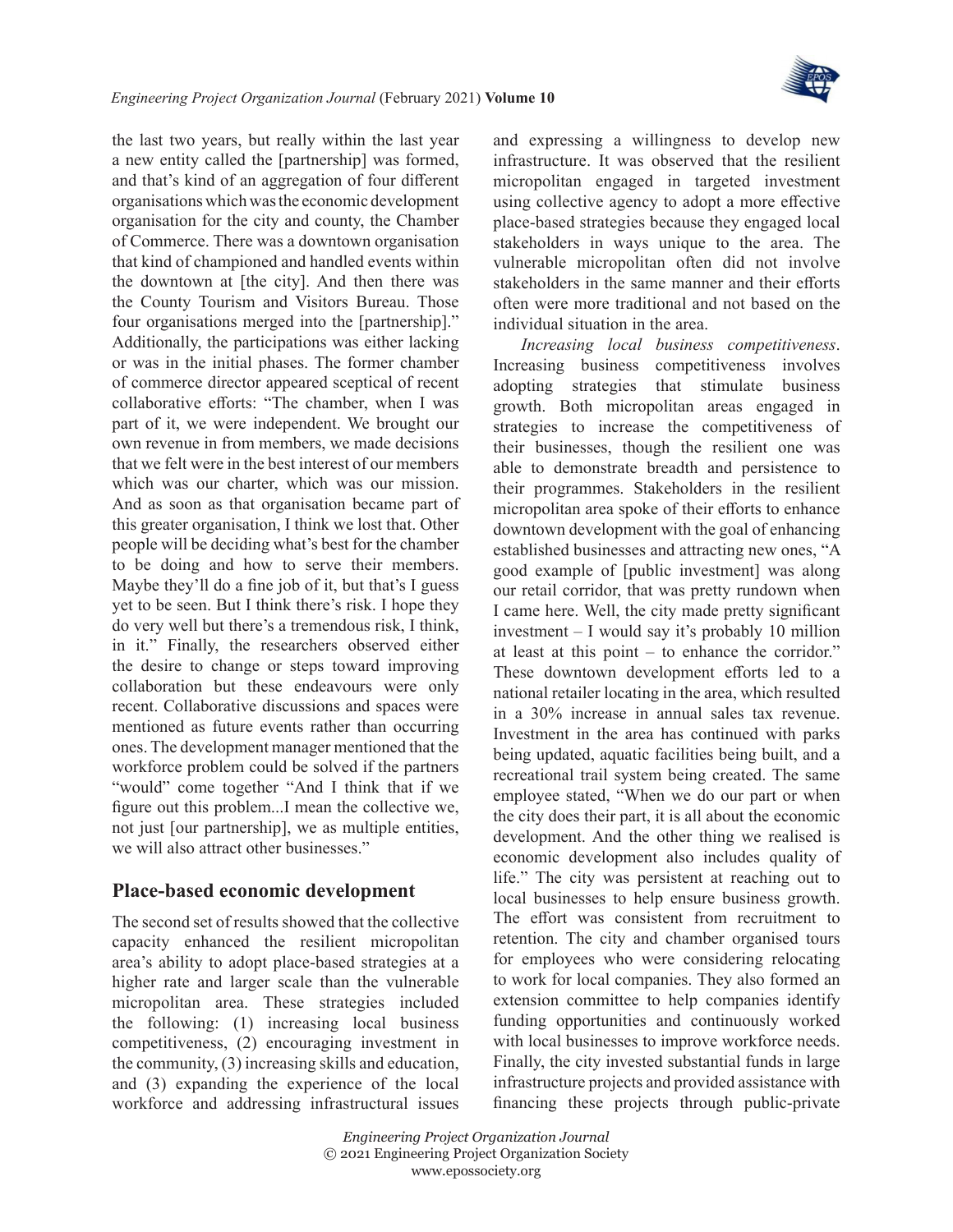

financing. These infrastructure efforts are further detailed at the end of this section.

The vulnerable micropolitan area adopted projects to increase local business competitiveness but the projects seemed to be of either a smaller scale or focused on traditional financial incentives. These projects included investing public funds in local business, though these projects were spoken of in somewhat vague terms. A business group leader said, "There has been a reinvestment in [city] in basic infrastructures like sidewalks and beautification and attempts to invest in local [businesses]." More traditional business development activities were noted. "We've looked at using business districts, using TIFs, changing the way we're doing increment financing finance to develop loans, we've gone out and gotten opportunity zones in the process of getting our new enterprise zone, we've seen a rapid interest in growth in the community."

Overall, the vulnerable micropolitan area did not engage in business development as actively as the resilient micropolitan area. In the resilient micropolitan city, business development efforts were done through partnerships, informal relationships and persistent communication between public and private sector stakeholders.

*Encouragement of investment in the community*. Encouragement of investment in the community included attracting outside investors into the community. In the resilient micropolitan area this included international industrial recruitment. To achieve this goal, local leaders, in collaboration with state leaders, travelled abroad to meet these companies face to face. A leader of a large manufacturing facility stated, "The single most important factor was the collaboration between local leaders and state leaders to solicit [the company] to come to [the city]. So, early on, way before I was part of the picture, people like [local leaders], the former Governor, some county supervisors, they all participated in a trip to [country] to visit our headquarters to really sell [city] and the [conference] to them as an opportunity." This strategy yielded an important achievement; an international company purchased an abandoned manufacturing facility in the area, retrofitted the facility to its needs, and is now a major employer in the area. In addition, local leaders recruited

another large manufacturer that produces the raw materials that another local business requires in its manufacturing process. The two companies built a pipeline between their facilities to deliver the raw material directly. This reduced the costs for both companies as raw materials flow from one facility to the other with only initial construction and ongoing maintenance costs. The recruitment of these companies through successful city-state collaboration encouraged significant inward investment within the community.

The vulnerable micropolitan area had less success in attracting investment into the community. Having been gone for some years, one employer returned to the area, but the local leadership took no credit for that outcome. Compared to their counterparts in the resilient micropolitan, these local leaders were more disconnected from investment decisions. They tried to collaborate to enhance investment in the community, but these efforts were ultimately fruitless. A local leader in a business group said, "The city actually did receive a grant to do some manufacturing planning. But at the time, I think there was staff turnover and issues there and that grant was returned."

Overall, the vulnerable micropolitan made less efforts at attracting investment within the community and was more disconnected from their business leaders. These missed opportunities resulted in less capacity to encourage investment in the area. Conversely, the resilient micropolitan area actively participated in company recruitment through stakeholder collaboration. These efforts eventually resulted in recruitment of major businesses to the area.

*Increasing skills, education, and experience of the local workforce*. In small-sized areas, a critical strategy for economic development is to increase skills, education, and experience of the local workforce. Indeed, these communities struggle with retaining their population and finding a sufficient workforce to accommodate business operations. As such, respondents from both micropolitan areas stressed the importance of workforce development and viewed it as a major concern for industrial recruitment. Both micropolitan areas strived to meet workforce demands, but the resilient micropolitan area showed higher understanding that workforce development was a joint responsibility between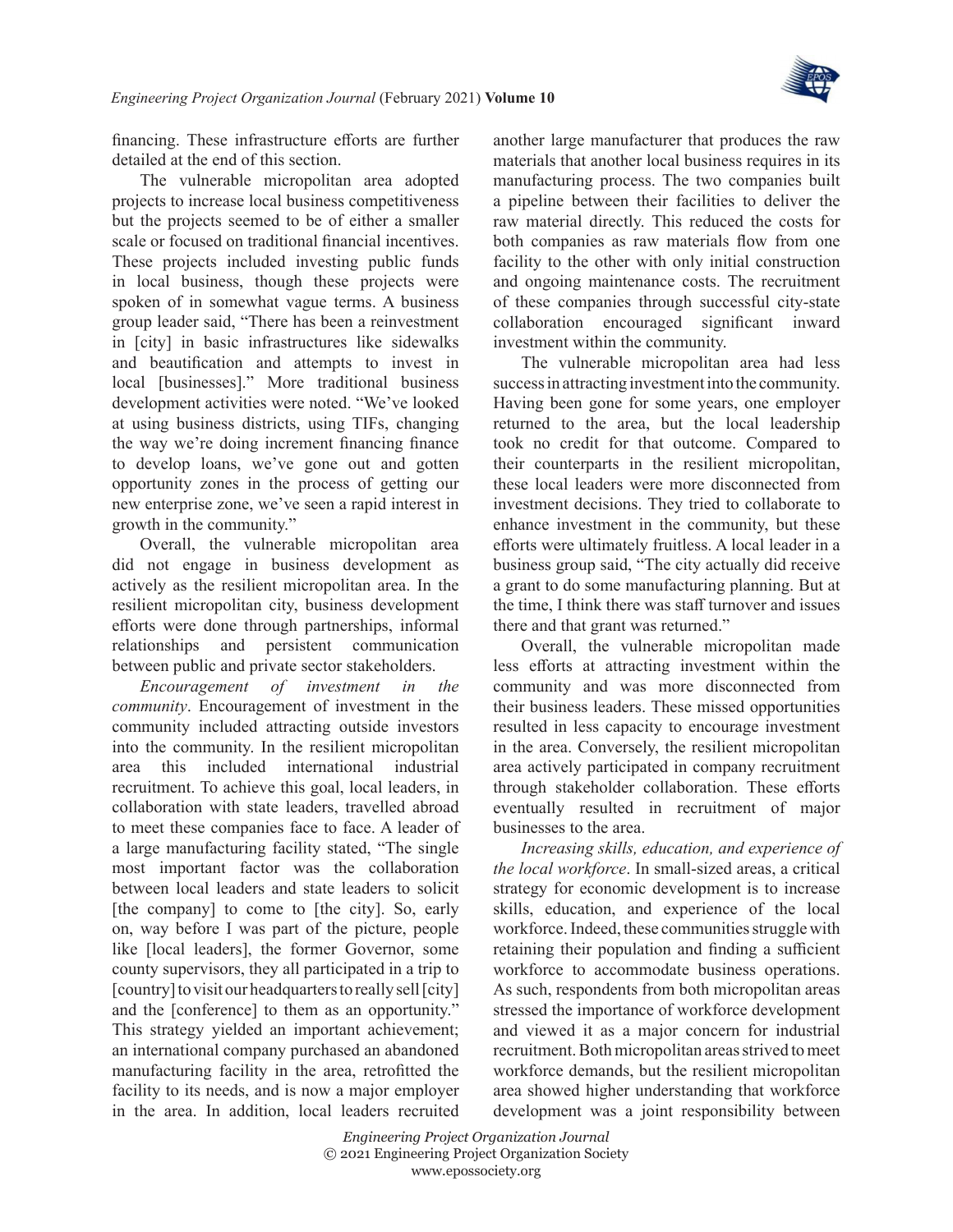

local government and companies. The director of a workforce development nonprofit agency mentioned that a professional development programme had been created using collaborative efforts from local community college and industrial companies. Local business leaders showed an awareness that workforce development was a shared responsibility. For example, an executive at a local manufacturing facility remarked, "I don't know of any job that you would go into where you wouldn't have to be trained. Well, I expect that I'm going to have to train every employee that comes in, ergo I don't think we have workforce problem. We have the numbers, we have people that want to work, it's our job to train them." When the company that this executive works for was opening, it sent several employees to a similar facility within the company to learn how to operate the equipment. This highlights the idea that the business and community leaders took an active role in developing the workforce of the resilient micropolitan area.

The vulnerable micropolitan area had programmes for workforce development. However, these were generally limited to traditional public school-based training. For example, these programmes included providing training regarding career choices, career fairs, and coordinating with local educational resources. They also included working with local schools with programmes raising student awareness of career options throughout primary and secondary schools. A school district employee who led a local career programme said that they "try to offer a variety of programmes [in] their junior and senior year. And then we do career awareness and exploration activities from kindergarten through sophomore year. So, then we hope that helps inform their choice when they're a junior or a senior." Many respondents from the vulnerable micropolitan area mentioned the importance of workforce development, but this programme was the only example they provided that addressed workforce shortfalls.

Overall, workforce-development activities included classes helping students with career awareness, local businesses recognising their role in training their workforce and collaborating with business, educational, and community leaders to identify which professional skills were most salient. The results show similar awareness about the importance of increasing skills, education, and experience of the local workforce, yet the approach of the resilient micropolitan seemed to be more effective in meeting the needs of businesses.

*Addressing infrastructural issues and willingness to develop new infrastructure*. Infrastructure refers to such resources as physical buildings, energy distribution, waste and water management, telecommunication, transportation networks, schools, parks, green and open spaces. In the resilient micropolitan area, infrastructure proved to be a critical component in recruiting manufacturing facilities. Whenever they provided the necessary and cost-effective capacity for business operations, infrastructure development was essential to industrial recruitment. A city engineer in the resilient micropolitan area mentioned the importance of the water and wastewater development efforts to attract a large plant to the area, "Industries come and say: 'Hey, we need 2 million gallons a day of capacity.' That's when we work in cooperation with each other. So, as they're building their plant, we're working on our plant to increase capacity as well." These efforts cost the city "tens of millions of dollars" and were achieved collaboratively through public-private partnerships. Regional organisations assisted the city and wrote an economic development grant to fund the infrastructure expansion. Another example of place-based strategies coming to life as a result of government-industry collaborative efforts included building a housing unit. "And then the betterment foundation has actually been a partner for housing development in the north part of the community. They had some property. It's like 62 acres that is right in the heart of the community. It's never been developed. It's been ag land. But it's surrounded by housing that the city, the [alliance] and the Betterment came together and said, 'Okay, how can we support because we have the need for a certain range of housing?' I think it's 150 plus, 150,000, and so how can we get that housing developed in our community in order to support these jobs that are coming."

The vulnerable micropolitan area struggled with developing its infrastructure for economic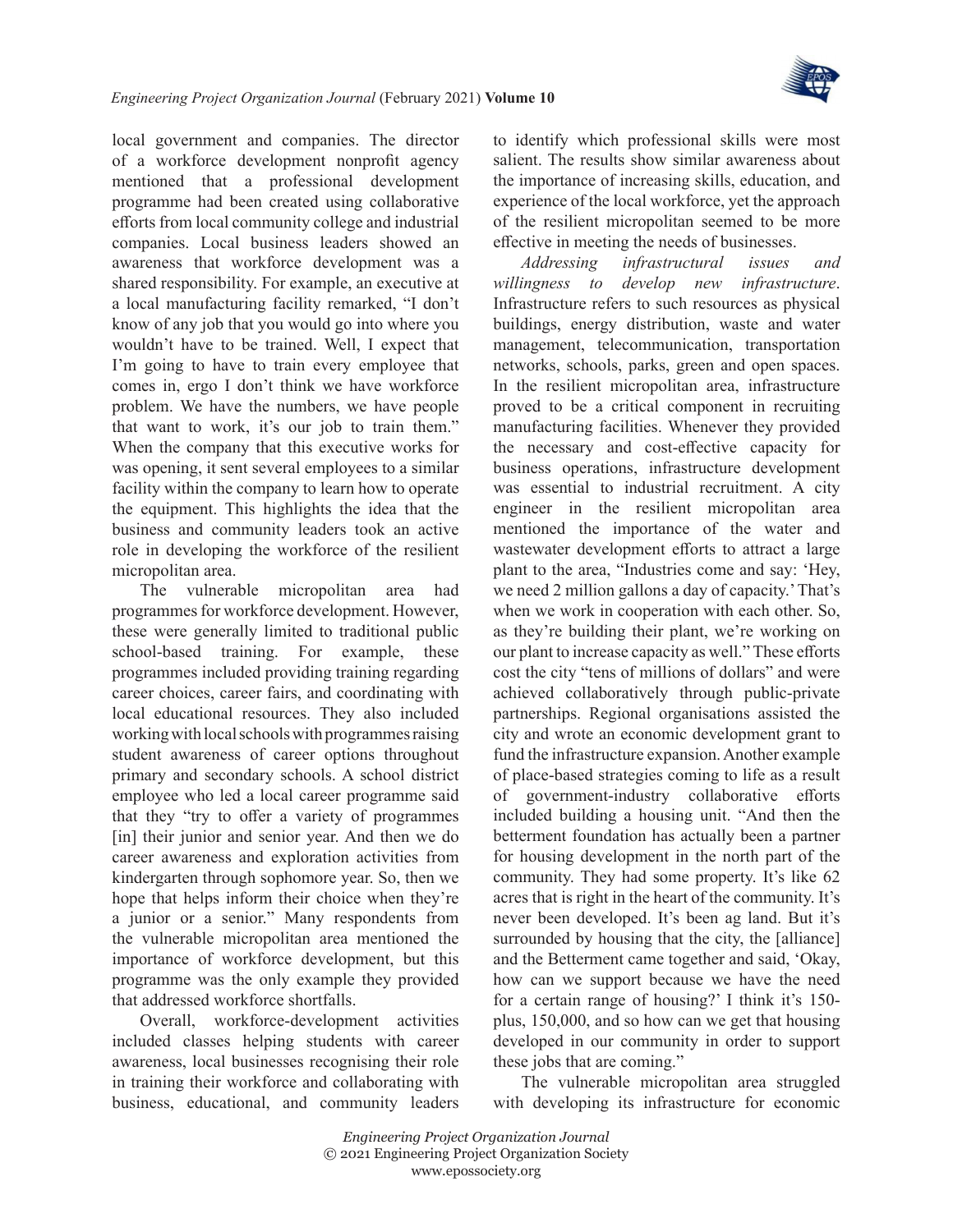

development primarily from a lack of coordination and planning by area leaders. A high-level employee stated, "So they had never done a street study or hydraulic study. They built a brand-new water tower on the highest point of land in the city but had done it without doing a hydraulic study and then we're surprised they couldn't get water to it." This reflects a lack of planning and ability to address infrastructural issues in an effective way to recruit potential economic investment in the community. The willingness to address infrastructural issues places a community at an advantage to those areas that choose not to or are unable to.

Overall, the willingness to develop new infrastructure along with the strategies that addressed present infrastructural issues all involved collaborating with industrial businesses. The resilient city wanted to meet the industry's needs, such as delivering the necessary water supply and wastewater management, creating development grants to address infrastructure needs, and building a water tower. The resilient micropolitan area wholeheartedly embraced this strategy and extensively put it in practice. The vulnerable micropolitan struggles to build infrastructure and mentioned issues with planning that resulted in unsuccessful projects.

### **The effect of collective capacity on economic resilience**

We contend that the resilient micropolitan area was much more successful in recovering from an economic shock than the vulnerable micropolitan area because of the capacity for balanced placebased economic strategies implemented by a wellorganised coalition of local stakeholders. Both micropolitan area experienced an economic shock of about 4.2% decline in employment in 2009, yet the resilient micropolitan area employment rate began rising in 2013. Stakeholders from the resilient micropolitan area involved in the alliance worked towards a common goal of economic advancement implementing the four axes of place-based strategies: increasing local business competitiveness; encouraging investment within the community; enhancing the skills, education, and experience of the local workforce; and addressing infrastructural issues and willingness to develop new infrastructure.

The resilient micropolitan began developing collective capacity prior to experiencing an economic shock. Stakeholders recognised that their form of governance was not functioning in an effective manner and moved to a city manager model in place of a politically motivated mayor as the municipal executive. To identify potential projects and local stakeholders, the city conducted an industry study to best plan how to move towards a growing economy. The results of the industry study led stakeholders to realise that traditional economic development must be completed in conjunction with quality-of-life improvements, educational opportunities, and infrastructure investments. Following this watershed moment, the city conducted several additional shortand long-term studies to identify areas in the community that needed to be addressed. They identified possible place-based strategies like downtown improvements, area specific labour force training, quality of life developments, and substantial recruitment of outside businesses for inward development.

The timing of these projects and community improvements coincided closely with the employment recovery observed in 2013. Several stakeholders stated they began seeing results of their collaborative efforts. As shown in [Figure](#page-16-0) 2, recognising a shortage of local housing, a nonprofit organisation partnered with a city committee to identify available property to develop. The coalition applied for a state tax credit for rural development and partnered with a developer to construct a new development within the city limits. The city provided infrastructure support and tax increment financing making the project affordable for the developers. The new housing development provided desirable housing to potential new employees to area businesses and provided additional property taxes to the community. The new housing represented an inward investment that the community identified and devoted resources to ensure the success of the project. Additionally, the modernization of the wastewater treatment facility brought two major employers to the area, which required the involvement of private business, local utilities, the alliance, and several stakeholders.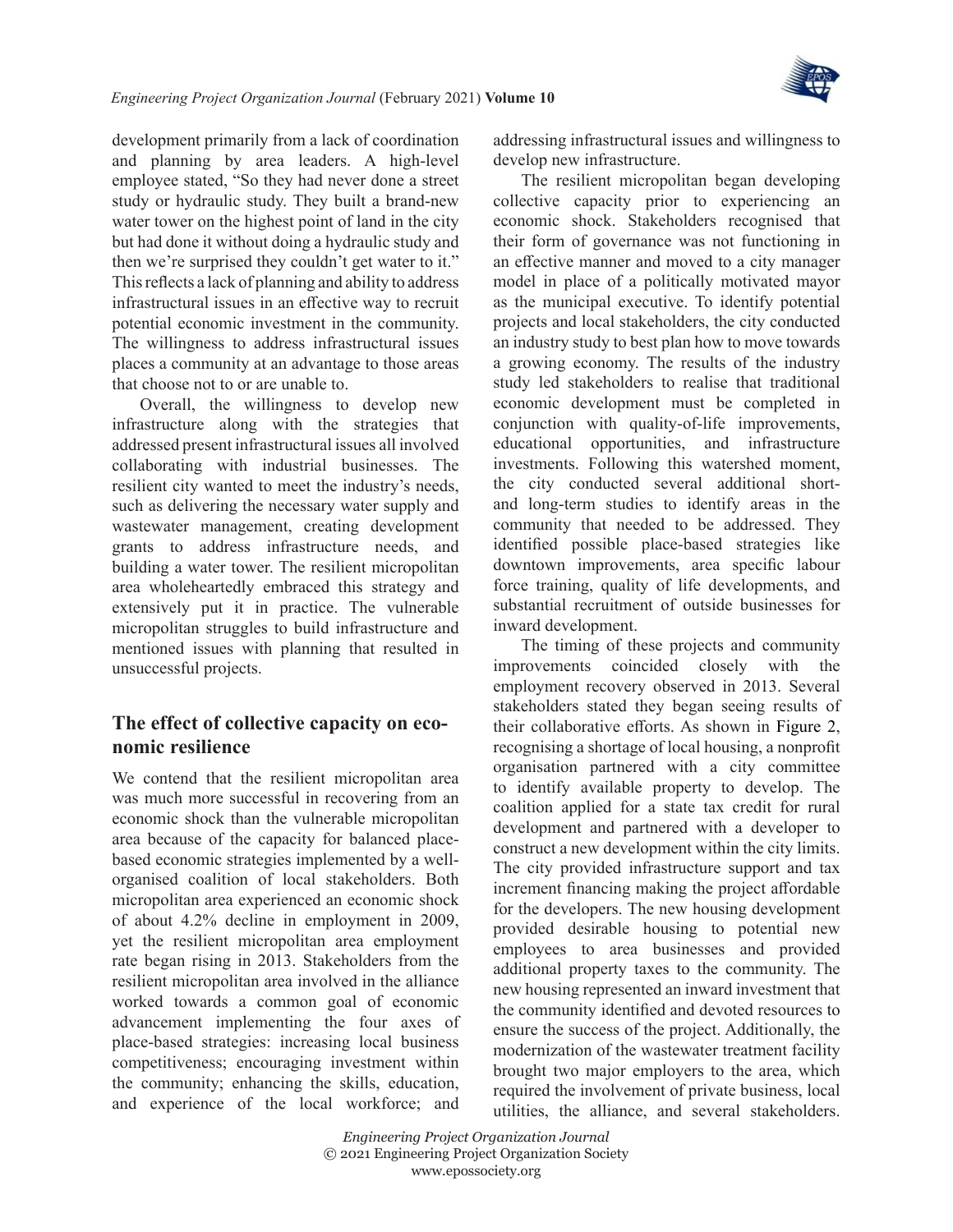



<span id="page-16-0"></span>**Figure 2** Timeline of Economic Recovery—Resilient Micropolitan

The project embodies both placed-based strategies of increasing local business competitiveness and encouragement investment in the community. The development director of the alliance related that a cooperative agreement between the community and the two employers occurred in 2011 and they began operations in fall of 2012. In addition to this and the other projects undertaken by the community, the opening of these employers corresponded with the observed 1.95% employment recovery in 2013. These examples provide support for a relationship between collaborative capacity and resilience as the employment rate continued to improve two years later in 2015. The development director continued highlighting local economic successes from these economic development efforts undertaken by the resilient micropolitan area by reporting the creation of nearly 2000 new jobs in the last five years and a wage increase nearing 20%. Stakeholders recognised the importance of the creation of jobs that were high paying and desirable to expand their local economies. They stressed the importance of collaboration with several other organisations and businesses like the public health department, local government, industry leaders, and the alliance. Collaboration among stakeholders assured that the community expanded the wastewater treatment facility and created available housing which

made certain the two employers were recruited. Subsequently, employees were recruited and retained in the city. These collaborative and other place-based strategies overall contributed to increased resilience following the economic shock.

# **Discussion**

### **Contribution to organizational collaboration**

Micropolitan areas and other small communities are increasingly threatened by economic shocks ([Brown, 2018\)](#page-18-0). The ability of the region to become resilient is critical for the vitality and quality of life in these communities. As such, there is an increasing need to understand how micropolitan communities can be better prepared to address future shocks. Since micropolitan areas differ from rural and urban areas [\(Cortes et](#page-18-1) al., 2015; [Vias, 2012](#page-21-1); [Brown, 2018;](#page-18-0) [Oliver and Thomas,](#page-20-2) [2014](#page-20-2)), the research outlines different strategies which are specific to their size. Specifically, this research outlines that collective capacity is key to developing place-based strategies.

We found that creating collective capacity allowed city stakeholders to implement policies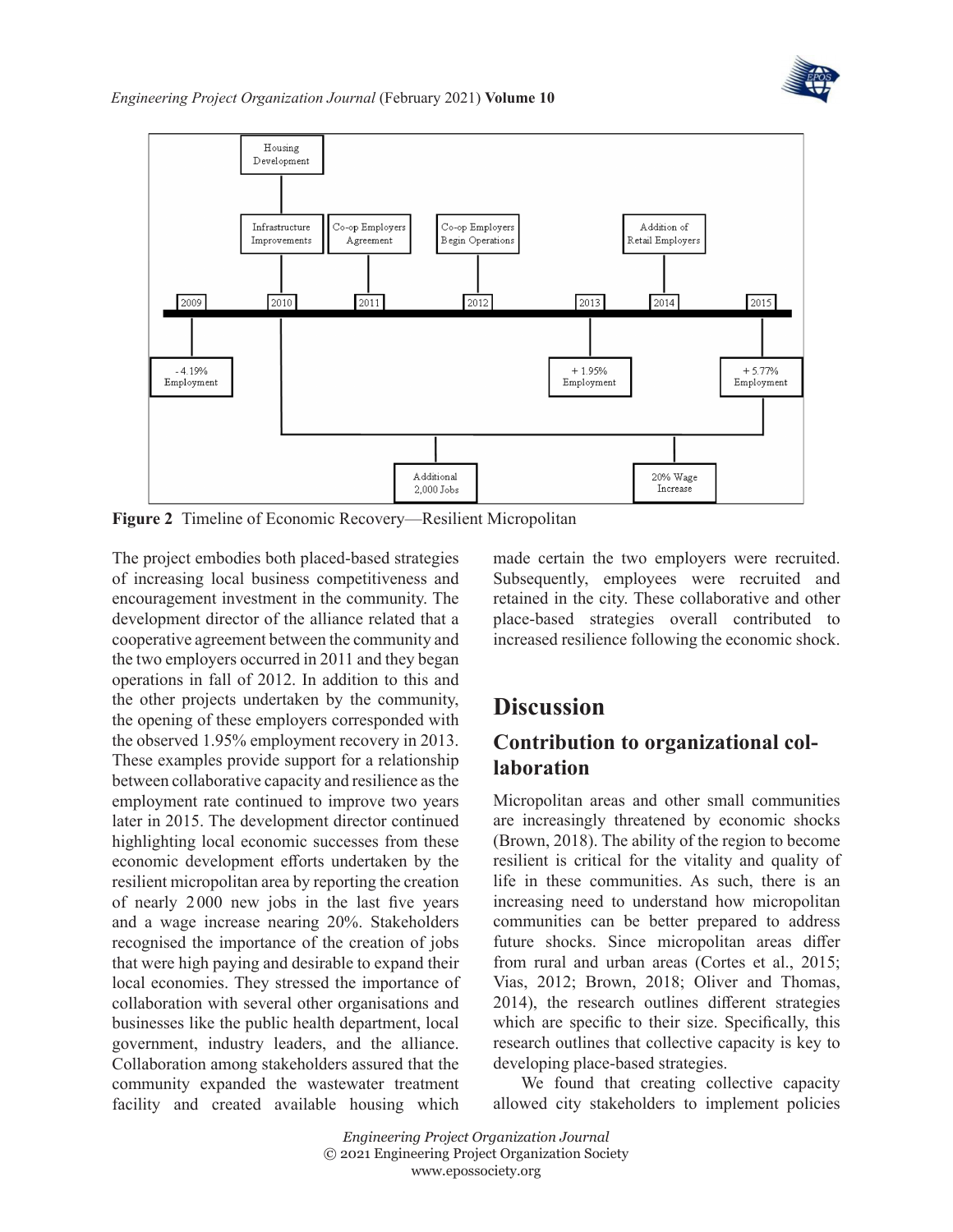

and programme that were successful in creating local jobs and retain their population. The findings of this research contribute to the literature on organisational management at by improving understanding regarding how stakeholders build collective capacity and are capable to act. The organisational collaboration literature is dominated by positivity [\(Cross and Sproull, 2004;](#page-19-19) Foss et [al., 2010](#page-19-20); [Hansen, 1999;](#page-19-21) [Koppenjan and](#page-20-22)  [Enserink, 2009b\)](#page-20-22). Positivity posits that tools and governance mechanisms drive collaboration. The perspective of these studies often seeks to identify simple interventions that can be incorporated across contexts to facilitate interactions among stakeholders. These views are nevertheless removed from the everyday realities where many collaborations fail in practice ([Koschmann,](#page-20-13) [2016b\)](#page-20-13). These failures are mostly attributed to the complexity of the collaborative process. A constitutive view seeks to refine these complexities by describing the configuration of processes which lead to successful collaboration. In the resilient city, these included aligning effort, interacting face to face, supporting participation, sharing identity, and building organisational capacity. In practice, collective capacity meant that public and private stakeholders were willing to listen to each other, reflect on new perspectives that were different from their own and through ongoing dialogues coordinate efforts towards common outcomes. Aligning effort occurred as stakeholders slowly negotiated new meanings such as the possibility of cross-sector collaboration when working on bidding for projects. This initial foundation was further solidified through participation as power became decentralised and stakeholders were further included which helped build a sense of shared responsibility towards economic development. Finally, collaboration was scaled up as stakeholders built organisational capacity through formed a formal alliance, strategic plans and a common vision of the city. This provided legitimacy and solidified the motivations for acting collaboratively. In sum, a decade long continuous dialogue, distribution of responsibilities and formal partnerships provided the foundation for the stakeholders to implement place-based economic development projects.

Collective agency resulted in adoption of place-based economic development. The resilient micropolitan area adopted place-based strategies at a higher rate and larger scale than the vulnerable micropolitan area. These strategies included localised solutions in the following areas: (1) increasing local business competitiveness, (2) encouraging investment in the community, (3) increasing skills and education, and (3) expanding the experience of the local workforce and addressing infrastructural issues and expressing a willingness to develop new infrastructure. How exactly are place based strategies different from other strategies? We found that place-based strategies closely reflected the local capacities of microapolitan areas. An example of a place-based strategy included investment in programmes geared at expansion of water and wastewater capacity which ultimately facilitated the recruitment and retention of important industrial actors to the area. While this decision involved significant amount of financial risk for the city, the city was well aware of their local capacities, such as natural capital (eg, corn) and the need to strengthen it. They worked closely with the industries to build the infrastructure needed for taking full advantage of the local natural capital. Additionally, the resilient micropolitan area invested more resources in community-development programmes such as housing development. The housing development decision responded to the local needs of developing and motivating the local workforce to stay in the area. Overall, the resilient micropolitan area managed to incorporate more localised solutions because of their ongoing stakeholder collaboration where communication increased visibility of existing issues in their community.

# **Limitations**

Importantly, these interviews represent stakeholders' interpretations regarding resilience. While the stakeholders interviewed in this project represent central institutions which have a good historical perspective, their perspective can be partial and not representative of other actors (eg, community members).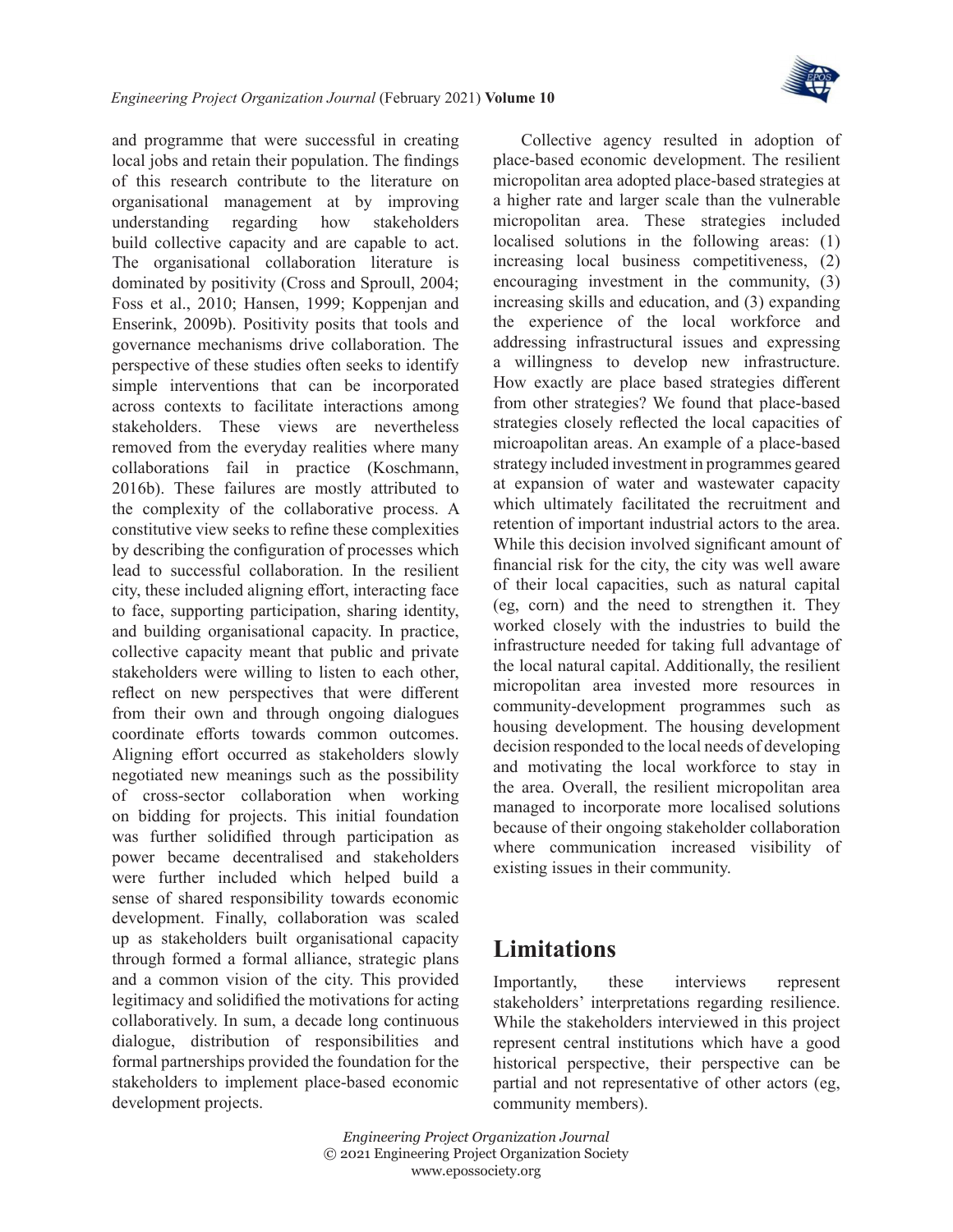

## **Data availability statement**

Some or all data, models, or code generated or used during the study are proprietary or confidential in nature and may only be provided with restrictions (eg, anonymized data). Data from this research includes interview transcriptions. Interview data which refers to the micropolitan context and identity of the respondents will be excluded.

# **Conclusions**

The current research studies the topic of economic resilience in the context of micropolitan areas. An understudied geographic region, micropolitan areas call for further attention considering their experience with economic shocks. In this context, researchers know little about communities' adaptive capacities to economic shocks. This research was conducted with 22 stakeholders who worked for a wide range of local institutions within two micropolitan areas in the Midwest. The micropolitan areas were selected based on census data regarding micropolitan areas that had experienced job losses and job recoveries. First, the results indicate that economic development is determined by stakeholders' collective agency. Achieving collective capacity was achieved through aligning effort, interacting face to face, supporting participation, sharing identity, and building organisational capacity. Collective capacity enhanced the resilient micropolitan area's ability to adopt place-based strategies at a higher rate and larger scale than the vulnerable micropolitan area. These strategies included the following: (1) increasing local business competitiveness, (2) encouraging investment in the community, (3) increasing skills and education, and (3) expanding the experience of the local workforce and addressing infrastructural issues and expressing a willingness to develop new infrastructure. This research contributes to a constitutive perspective of collaborations which was a decade long continuous dialogue among diverse stakeholders. Collective capacity allowed incorporating more localised solutions as participation increased visibility of existing issues in their community.

# **References**

- <span id="page-18-9"></span>Abramov, I. (2009), "Building peace in fragile states – building trust is essential for effective Public–Private partnerships", *Journal of Business Ethics*, Vol. 89 No. 4, pp. 481–494. 10.1007/s10551-010-0402-8
- <span id="page-18-10"></span>Bacchetta, P. and van Wincoop, E. (2016), "The great recession: a self-fulfilling global panic", *American Economic Journal: Macroeconomics*, Vol. 8 No. 4, pp. 177–198. 10.1257/mac.20140092
- <span id="page-18-2"></span>Barca, F., McCann, P. and Rodríguez-Pose, A. (2012), "The case for regional development intervention: PLACE-BASED versus PLACE-NEUTRAL APPROACHES\*", *Journal of Regional Science*, Vol. 52 No. 1, pp. 134–152. 10.1111/j.1467- 9787.2011.00756.x
- <span id="page-18-7"></span>Bentley, G., Pugalis, L. and Shutt, J. (2017), "Leadership and systems of governance: the constraints on the scope for leadership of placebased development in sub-national territories", *Regional Studies*, Vol. 51 No. 2, pp. 194–209. 10.1080/00343404.2016.1181261
- <span id="page-18-3"></span>Blanchard, O. and Katz, L.F. (1999), "Wage dynamics: reconciling theory and evidence", *American Economic Review*, Vol. 89 No. 2, pp. 69–74. 10.1257/ aer.89.2.69
- <span id="page-18-8"></span>Bradly, A. (2015), "The business-case for community investment: evidence from Fiji's tourism industry", *Social Responsibility Journal*, Vol. 11 No. 2, pp. 242–257. 10.1108/SRJ-05-2013-0062
- <span id="page-18-4"></span>Briguglio, L., Cordina, G., Farrugia, N. and Vella, S. (2009), "Economic vulnerability and resilience: concepts and measurements", *Oxford Development Studies*, Vol. 37 No. 3, pp. 229–247. 10.1080/13600810903089893
- <span id="page-18-6"></span>Brinkerhoff, D.W. and Morgan, P.J. (2010), "Capacity and capacity development: coping with complexity", *Public Administration and Development*, Vol. 30 No. 1, pp. 2–10. 10.1002/pad.559
- <span id="page-18-0"></span>Brown, J. (2018), "The widening divide in business turnover between large and small urban areas", *The Federal Reserve Bank of Kansas City Economic Review*, pp. 5–25. 10.18651/ER/3q18Brown
- <span id="page-18-11"></span>Christiano, L.J., Motto, R. and Rostagno, M. (2014), "Risk shocks", *American Economic Review*, Vol. 104 No. 1, pp. 27–65. 10.1257/aer.104.1.27
- <span id="page-18-5"></span>Coleman, J.S. (1988), "Social capital in the creation of human capital", *American Journal of Sociology*, Vol. 94, pp. S95–S120. 10.1086/228943
- <span id="page-18-1"></span>Cortes, B.S., Davidsson, M. and McKinnis, M. (2015), "Growth and Volatility of Micropolitan Statistical Areas in the U.S. (SSRN Scholarly Paper ID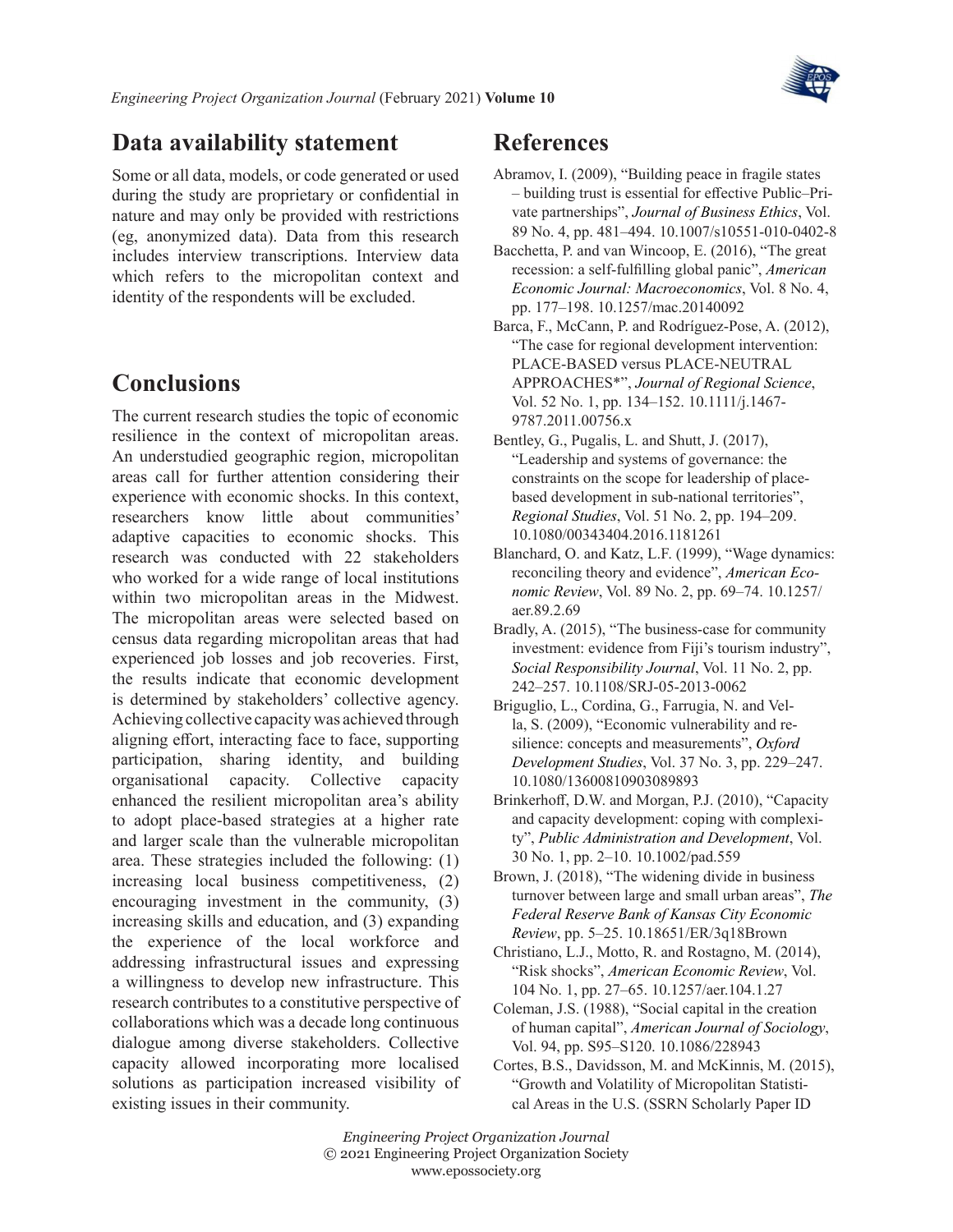

2655738)", Social Science Research Network, available at: <https://papers.ssrn.com/abstract=2655738>.

<span id="page-19-3"></span>Cortés, D., Santamaría, J. and Vargas, J.F. (2016), "Economic shocks and crime: evidence from the crash of Ponzi schemes", *Journal of Economic Behavior & Organization*, Vol. 131 No. 6, pp. 263–275. 10.1016/j.jebo.2016.07.024

<span id="page-19-19"></span>Cross, R. and Sproull, L. (2004), "More than an answer: information relationships for actionable knowledge", *Organization Science*, Vol. 15 No. 4, pp. 446–462. 10.1287/orsc.1040.0075

<span id="page-19-2"></span>Crowe, J.A. (2006), "Community economic development strategies in rural Washington: toward a synthesis of natural and social Capital\*", *Rural Sociology*, Vol. 71 No. 4, pp. 573–596. 10.1526/003601106781262043

<span id="page-19-14"></span>Delei, Y., Qinghua, H., Qingbin, C. and Shu-Chien, H. (2018), "Organizational citizenship behavior in construction Megaprojects", *Journal of Management in Engineering*, Vol. 34 No. 4, p. 04018017.

<span id="page-19-10"></span>Dewees, S., Lobao, L. and Swanson, L.E. (2003), "Local economic development in an age of devolution: the question of rural Localities\*", *Rural Sociology*, Vol. 68 No. 2, pp. 182–206. 10.1111/j.1549- 0831.2003.tb00134.x

<span id="page-19-6"></span>Doran, J. and Fingleton, B. (2014), "Economic shocks and growth: Spatio-temporal perspectives on Europe's economies in a time of crisis", *Papers in Regional Science*, Vol. 93, pp. S137–S165. 10.1111/ pirs.12048

<span id="page-19-16"></span>Farmer, R.E.A. (2012), "The stock market crash of 2008 caused the great recession: theory and evidence", *Journal of Economic Dynamics and Control*, Vol. 36 No. 5, pp. 693–707. 10.1016/j. jedc.2012.02.003

<span id="page-19-1"></span>Feldman, M., Hadjimichael, T., Lanahan, L. and Kemeny, T. (2016), "The logic of economic development: a definition and model for investment", *Environment and Planning C: Government and Policy*, Vol. 34 No. 1, pp. 5–21. 10.1177/0263774X15614653

<span id="page-19-9"></span>FLORA, C.B. and FLORA, J.A.N.L. (1993), "Entrepreneurial social infrastructure: a necessary ingredient", *The ANNALS of the American Academy of Political and Social Science*, Vol. 529 No. 1, pp. 48–58. 10.1177/0002716293529001005

<span id="page-19-8"></span>Flora, J.L., Green, G.P., Gale, E.A., Schmidt, F.E. and Flora, C.B. (1992), "Self-Development: a viable rural development option?" *Policy Studies Journal*, Vol. 20 No. 2, pp. 276–288. 10.1111/j.1541- 0072.1992.tb00155.x

<span id="page-19-15"></span>Fogli, A., Hill, E. and Perri, F. (2012), "The geography of the great recession", *NBER International Seminar*  *on Macroeconomics*, Vol. 9 No. 1, pp. 305–331. 10.1086/669195

<span id="page-19-20"></span>Foss, N.J., Husted, K. and Michailova, S. (2010), "Governing knowledge sharing in organizations: levels of analysis, governance mechanisms, and research directions", *Journal of Management Studies*, Vol. 47 No. 3, pp. 455–482. 10.1111/j.1467- 6486.2009.00870.x

<span id="page-19-0"></span>Foster, K.A. (2012), "In Search of Regional Resilience". In: Weir M, Pindus N, Wial H, Wolman H, eds, *Urban and Regional Policy and Its Effects-*Brookings Institution Press. pp. 24–59.

<span id="page-19-4"></span>Freudenburg, W.R. (1997), "Contamination, corrosion and the social order: an overview", *Current Sociology*, Vol. 45 No. 3, pp. 19–39. 10.1177/001139297045003002

<span id="page-19-18"></span>Guest, G., MacQueen, K.M. and Namey, E.E. (2012), "Introduction to applied thematic analysis", *Applied thematic analysis*, Vol. 3, p. 20.

<span id="page-19-21"></span>Hansen, M.T. (1999), "The search-transfer problem: the role of weak ties in sharing knowledge across organization subunits", *Administrative Science Quarterly*, Vol. 44 No. 1, pp. 82–111. 10.2307/2667032

<span id="page-19-5"></span>Hill, E., Clair, T.S., Wial, H., Wolman, H., Atkins, P., Blumenthal, P., Ficenec, S. and Friedhoff, A. (2012), "Economic shocks and regional economic resilience". In: Pindus N, Wial H, Wolman H, eds, *Urban and Regional Policy and Its Effects*The Brookings Institution. pp. 193–274.

<span id="page-19-13"></span>Jacobson, C. Ok Choi, S. and Choi, S.O. (2008), "Success factors: public works and public‐private partnerships", *International Journal of Public Sector Management*, Vol. 21 No. 6, pp. 637–657. 10.1108/09513550810896514

<span id="page-19-12"></span>Jin, Xiao‐Hua. and Doloi, H. (2008), "Interpreting risk allocation mechanism in public–private partnership projects: an empirical study in a transaction cost economics perspective", *Construction Management and Economics*, Vol. 26 No. 7, pp. 707–721. 10.1080/01446190801998682

<span id="page-19-17"></span>Kaarbo, J. and Beasley, R.K. (1999), "A practical guide to the comparative case study method in political psychology", *Political Psychology*, Vol. 20 No. 2, pp. 369–391. 10.1111/0162-895X.00149

<span id="page-19-11"></span>Kardos, M. (2012), "The reflection of good governance in sustainable development strategies", *Procedia - Social and Behavioral Sciences*, Vol. 58, pp. 1166–1173. 10.1016/j.sbspro.2012.09.1098

<span id="page-19-7"></span>Kolko, J. and Neumark, D. (2010), "Does local business ownership insulate cities from economic shocks?" *Journal of Urban Economics*, Vol. 67 No. 1, pp. 103–115. 10.1016/j.jue.2009.08.006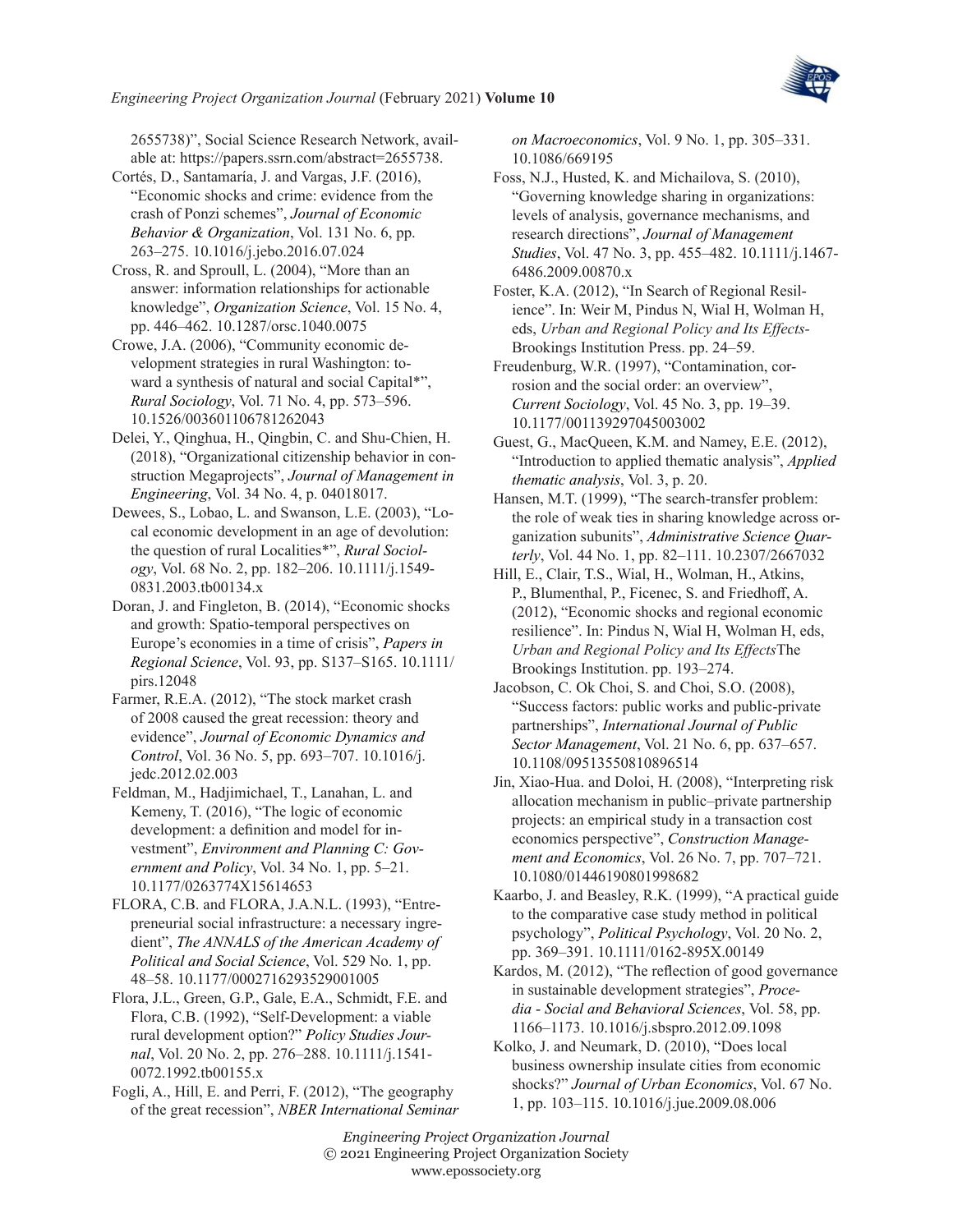

<span id="page-20-14"></span>Koppenjan, J.F.M. and Enserink, B. (2009a), "Public-Private partnerships in urban Infrastructures: reconciling private sector participation and sustainability", *Public Administration Review*, Vol. 69 No. 2, pp. 284–296. 10.1111/j.1540-6210.2008.01974.x

<span id="page-20-22"></span>Koppenjan, J.F.M. and Enserink, B. (2009b), "Public-Private partnerships in urban Infrastructures: reconciling private sector participation and sustainability", *Public Administration Review*, Vol. 69 No. 2, pp. 284–296. 10.1111/j.1540- 6210.2008.01974.x

<span id="page-20-3"></span>Koschmann, M.A. (2013), "The communicative constitution of collective identity in Interorganizational collaboration", *Management Communication Quarterly*, Vol. 27 No. 1, pp. 61–89. 10.1177/0893318912449314

<span id="page-20-4"></span>Koschmann, M.A. (2016a), "The communicative Accomplishment of collaboration failure", *Journal of Communication*, Vol. 66 No. 3, pp. 409–432. 10.1111/jcom.12233

<span id="page-20-13"></span>Koschmann, M.A. (2016b), "The communicative Accomplishment of collaboration failure", *Journal of Communication*, Vol. 66 No. 3, pp. 409–432. 10.1111/jcom.12233

<span id="page-20-17"></span>Kuhn, T. (2008), "A communicative theory of the firm: developing an alternative perspective on Intra-organizational power and Stakeholder relationships", *Organization Studies*, Vol. 29 No. 8–9, pp. 1227–1254. 10.1177/0170840608094778

<span id="page-20-6"></span>Lowe, N.J. (2014), "Beyond the deal: using industrial recruitment as a strategic tool for manufacturing development", *Economic Development Quarterly*, Vol. 28 No. 4, pp. 287–299.

<span id="page-20-21"></span>Milam, J.M. and Heath, R.G. (2014), "Participative democracy and voice: rethinking community collaboration beyond neutral structures", *Journal of Applied Communication Research*, Vol. 42 No. 4, pp. 366–386. 10.1080/00909882.2014.911944

<span id="page-20-9"></span>Mulligan, G.F. (2014), "Employment change in Micropolitan America: 1980–2000", *Southeastern Geographer*, Vol. 54 No. 4, pp. 348–365. 10.1353/ sgo.2014.0033

<span id="page-20-19"></span>Office of Management and Budget. (2010), "Office of management and budget 2010 standards for delineating metropolitan and Micropolitan statistical areas", *Federal Register*, Vol. 75 No. 123, pp. 37246–37252.

<span id="page-20-2"></span>Oliver, R.D. and Thomas, V.A. (2014), "Micropolitan areas: exploring the linkages between demography and land-cover change in the United States cities", *Cities*, Vol. 38 No. 2, pp. 84–94. 10.1016/j.cities.2014.01.002

<span id="page-20-5"></span>Orlikowski, W.J. (2002), "Knowing in practice: Enacting a collective capability in distributed organizing", *Organization Science*, Vol. 13 No. 3, pp. 249–273. 10.1287/orsc.13.3.249.2776

<span id="page-20-10"></span>Plane, D.A., Henrie, C.J. and Perry, M.J. (2005), "Migration up and down the urban hierarchy and across the life course", *Proceedings of the National Academy of Sciences*, Vol. 102 No. 43, pp. 15313–15318. 10.1073/pnas.0507312102

<span id="page-20-8"></span>Putnam, R.D. (1995), "Tuning in, tuning out: the strange disappearance of social capital in America", *PS: Political Science & Politics*, Vol. 28 No. 4, pp. 664–683.

<span id="page-20-0"></span>Recker, N.L. (2009), "Resilience in small towns: an analysis of economic shocks, social capital, and quality of life. Iowa State University Digital Repository. Dissertation".

<span id="page-20-15"></span>Reeves, E. (2008), "The practice of contracting in public private partnerships: transaction costs and relational contracting in the Irish schools sector", *Public Administration*, Vol. 86 No. 4, pp. 969–986. 10.1111/j.1467-9299.2008.00743.x

<span id="page-20-16"></span>Renato, V.J. and Sebben, A.V. (2020), "Interplay of competition and cooperation in wind farm Interorganizational projects: relational approach", *Journal of Management in Engineering*, Vol. 36 No. 1, p. 04019034.

<span id="page-20-11"></span>Rodríguez-Pose, A. (2001), "The role of the ILO in implementing local economic development strategies in a globalized world".

<span id="page-20-12"></span>Rodríguez-Pose, A. and Hardy, D. (2015), "Addressing poverty and inequality in the rural economy from a global perspective", *Applied Geography*, Vol. 61 No. 2, pp. 11–23. 10.1016/j.apgeog.2015.02.005

<span id="page-20-7"></span>Rodríguez-Pose, A. and Wilkie, C. (2017), "Revamping local and regional development through Place-Based strategies", *Cityscape*, Vol. 19 No. 1, pp. 151–170.

<span id="page-20-20"></span>Seawright, J. and Gerring, J. (2008), "Case selection techniques in case study research: a menu of qualitative and quantitative options", *Political Research Quarterly*, Vol. 61 No. 2, pp. 294–308. https://doi. org/10.1177/1065912907313077

<span id="page-20-18"></span>Shaffer, R., Deller, S. and Marcouiller, D. (2004), *Community economics: linking theory and practice (2nd edition)*. USA: Blackwell Publishing Inc.

<span id="page-20-1"></span>Sharp, J.S., Agnitsch, K., Ryan, V. and Flora, J. (2002), "Social infrastructure and community economic development strategies: the case of self-development and industrial recruitment in rural Iowa", *Journal of Rural Studies*, Vol. 18 No. 4, pp. 405–417. 10.1016/ S0743-0167(02)00011-6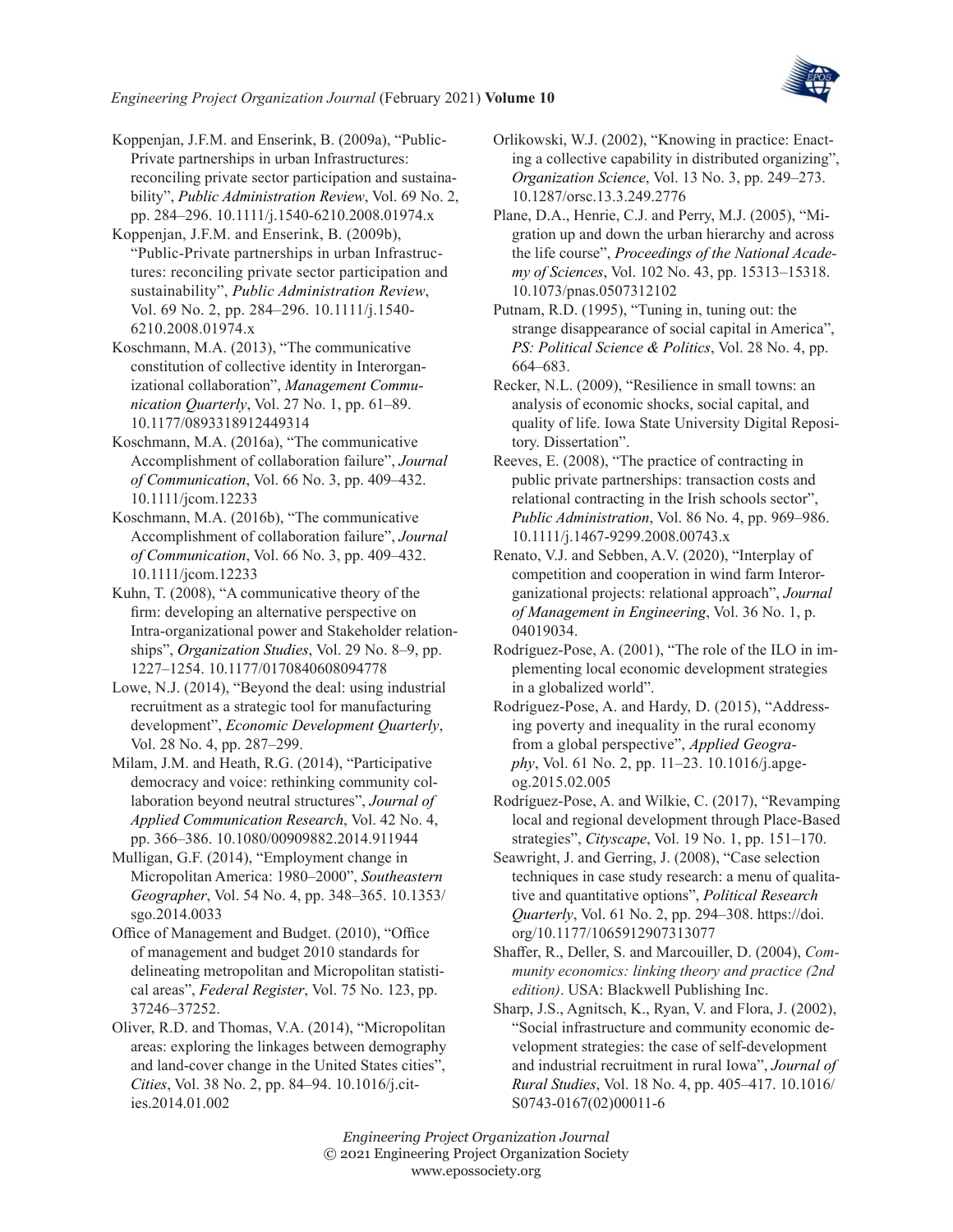

<span id="page-21-5"></span>Smoke, P. (2003), "Decentralisation in Africa: goals, dimensions, myths and challenges", *Public Administration and Development*, Vol. 23 No. 1, pp. 7–16. 10.1002/pad.255

<span id="page-21-4"></span>Ulrich-Schad, J.D. (2015), "Recreational amenities, rural migration patterns, and the great recession", *Population and Environment*, Vol. 37 No. 2, pp. 157–180. 10.1007/s11111-015-0238-3

- <span id="page-21-1"></span>Vias, A.C. (2012), "Micropolitan areas and urbanization processes in the US", *Cities*, Vol. 29 No. Supplement 1, pp. S24–S28. 10.1016/j.cities.2011.12.005
- <span id="page-21-3"></span>Vias, A.C., Mulligan, G.F. and Molin, A. (2002), "Economic structure and socioeconomic change in America's micropolitan areas, 1970–1997", *The*

*Social Science Journal*, Vol. 39 No. 3, pp. 399–417. 10.1016/S0362-3319(02)00204-5

- <span id="page-21-2"></span>Wahl, A.-M.G., Breckenridge, R.S. and Gunkel, S.E. (2007), "Latinos, residential segregation and spatial assimilation in micropolitan areas: exploring the American dilemma on a new frontier", *Social Science Research*, Vol. 36 No. 3, pp. 995–1020. 10.1016/j.ssresearch.2006.07.004
- <span id="page-21-0"></span>Wilson, S., Plane, D., Mackun, P., Fischetti, T. and Goworowska, J. (2012), "Patterns of metropolitan and Micropolitan population change: 2000 to 2010" Report No: C2010SR-01, USA, The United States Census Bureau; available at: [https://www.census.](https://www.census.gov/library/publications/2012/dec/c2010sr-01.html) [gov/library/publications/2012/dec/c2010sr-01.html.](https://www.census.gov/library/publications/2012/dec/c2010sr-01.html)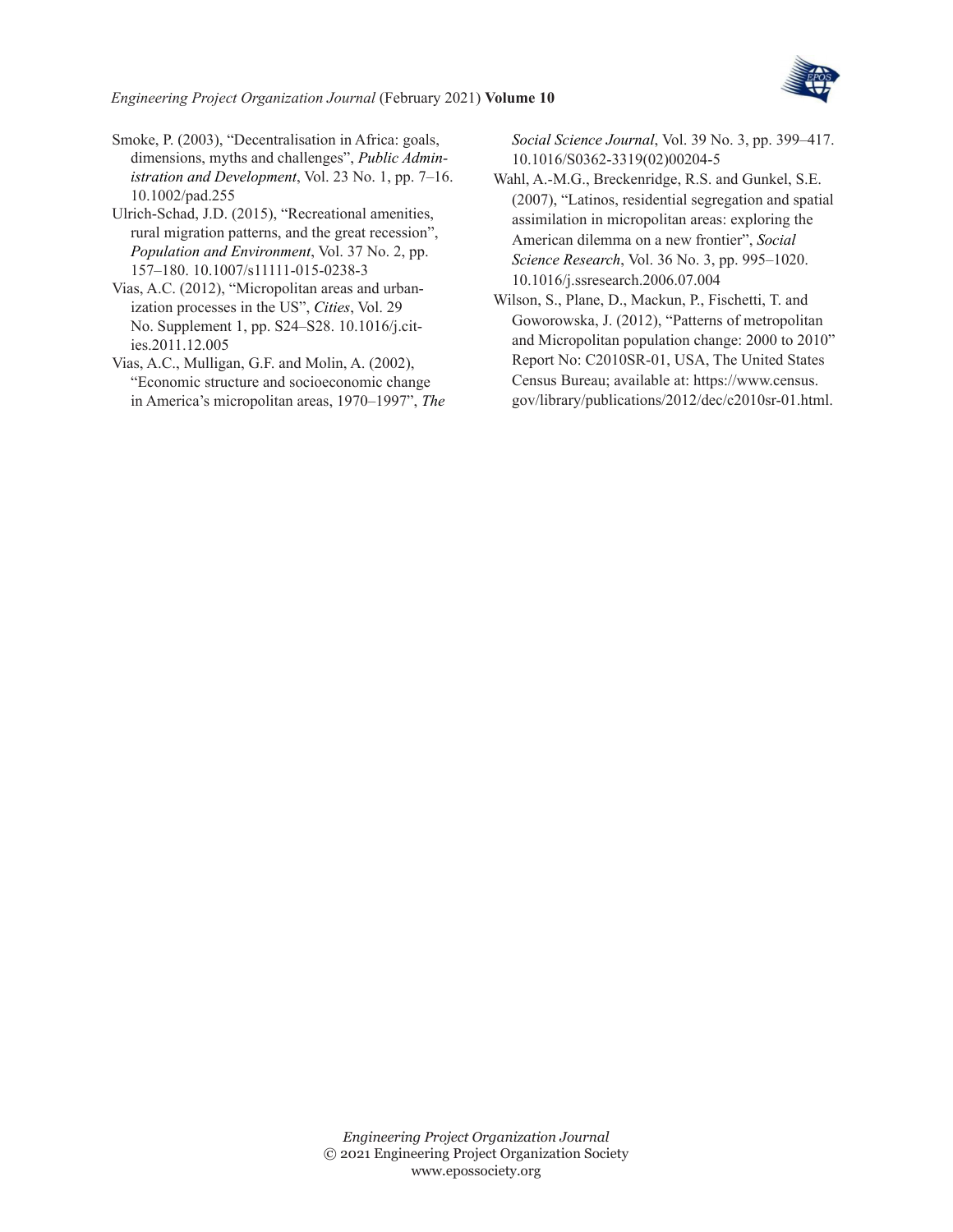

# **Appendix A**

| 38 micropolitans with | Employment |                                    |                   |
|-----------------------|------------|------------------------------------|-------------------|
| shocks                | shock      | Employment recovery   Case studies |                   |
| $\,1$                 | $-19.57$   | $-26.43$                           |                   |
| $\overline{2}$        | $-11.68$   | $-15.27$                           |                   |
| $\overline{3}$        | $-4.92$    | $-11.76$                           |                   |
| $\overline{4}$        | $-7.00$    | $-7.64$                            |                   |
| 5                     | $-5.72$    | $-8.03$                            |                   |
|                       |            |                                    | Vulnerable micro- |
| 6                     | $-4.18$    | $-8.57$                            | politan           |
| $\boldsymbol{7}$      | $-14.68$   | 4.24                               |                   |
| $8\,$                 | $-4.95$    | $-5.09$                            |                   |
| 9                     | $-5.40$    | $-4.00$                            |                   |
| $10\,$                | $-4.58$    | $-4.78$                            |                   |
| 11                    | $-11.64$   | 2.67                               |                   |
| 12                    | $-4.25$    | $-4.34$                            |                   |
| 13                    | $-4.79$    | $-3.73$                            |                   |
| 14                    | $-6.66$    | 0.00                               |                   |
| 15                    | $-6.31$    | 0.00                               |                   |
| 16                    | $-3.57$    | $-2.28$                            |                   |
| 17                    | $-4.55$    | $-1.20$                            |                   |
| $18\,$                | $-5.42$    | 0.00                               |                   |
| 19                    | $-4.14$    | $-1.18$                            |                   |
| 20                    | $-3.86$    | $-0.60$                            |                   |
| 21                    | $-4.17$    | 0.00                               |                   |
| 22                    | $-4.00$    | 0.00                               |                   |
| 23                    | $-3.55$    | 0.00                               |                   |
| 24                    | $-6.89$    | 3.95                               |                   |
| 25                    | $-3.68$    | 1.53                               |                   |
| 26                    | $-3.50$    | 1.65                               |                   |
| 27                    | $-4.67$    | 3.80                               |                   |
| 28                    | $-4.30$    | 4.44                               |                   |
| 29                    | $-3.63$    | 4.48                               |                   |
| 30                    | $-3.78$    | 4.88                               |                   |
| 31                    | $-3.80$    | 5.20                               |                   |
| 32                    | $-6.49$    | 8.45                               |                   |
| 33                    | $-3.57$    | 6.42                               |                   |